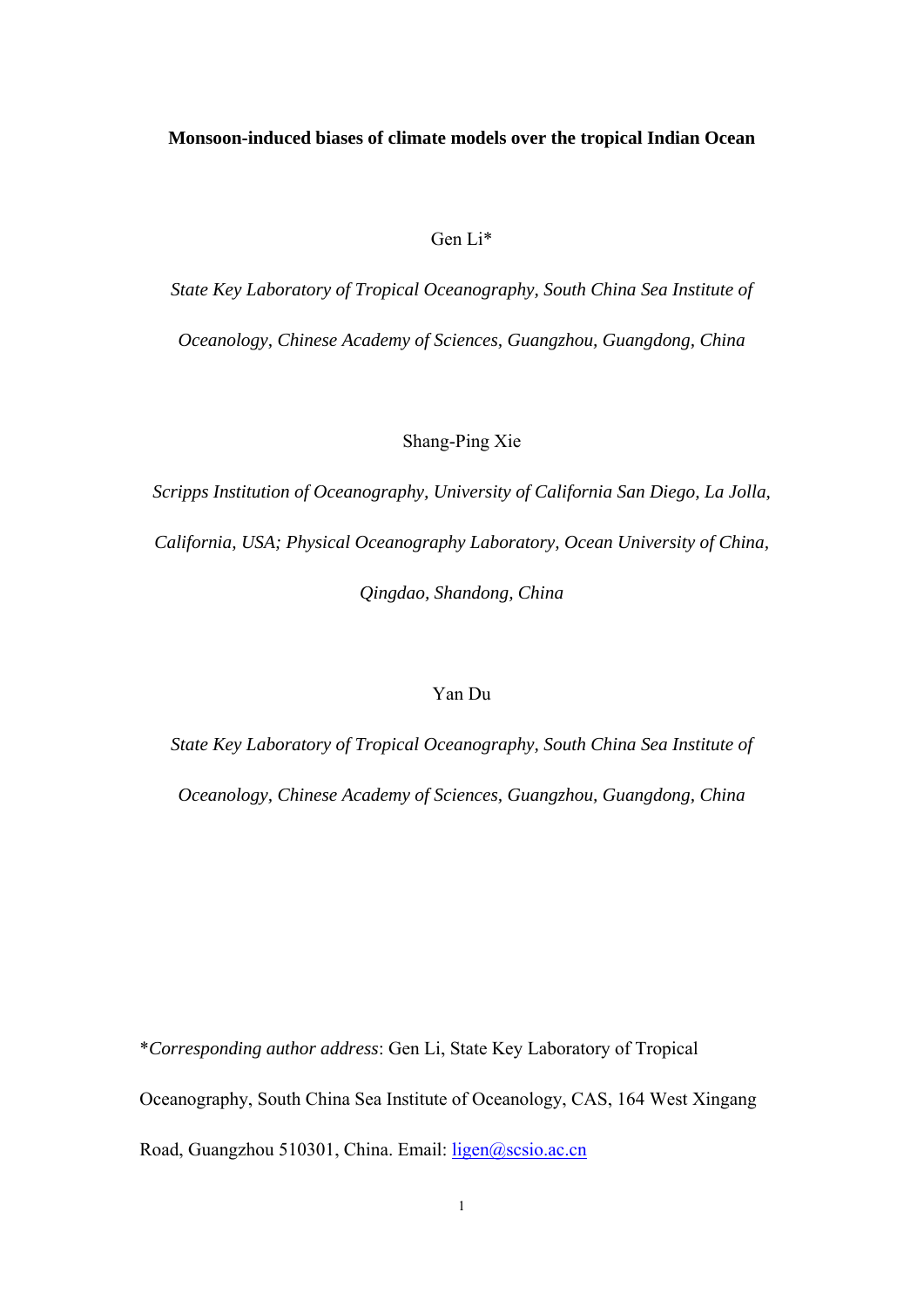#### ABSTRACT

Long-standing biases of climate models limit the skills of climate prediction and projection. Overlooked are tropical Indian Ocean (IO) errors. Based on the Coupled Model Intercomparison Project Phase 5 (CMIP5) multi-model ensemble, the present study identifies a common error pattern in climate models that resembles the IO Dipole (IOD) mode of interannual variability in nature, with a strong equatorial easterly wind bias during boreal autumn accompanied by physically consistent biases in precipitation, sea surface temperature (SST), and subsurface ocean temperature. The analyses show that such IOD-like biases can be traced back to errors in the South Asian summer monsoon. Too weak a southwest summer monsoon over the Arabian Sea generates a warm SST bias over the western equatorial IO. In boreal autumn, Bjerknes feedback helps amplify the error into an IOD-like bias pattern in wind, precipitation, SST, and subsurface ocean temperature. Such mean state biases result in too strong interannual IOD variability. Most models project an IOD-like future change for the boreal autumn mean state in the global warming scenario, which would result in more frequent occurrences of extreme positive IOD events in the future with important consequences to Indonesia and East Africa. The Intergovernmental Panel on Climate Change (IPCC) Fifth Assessment Report (AR5) characterizes this future IOD-like projection in the mean state as robust based on consistency among models, but our results cast doubts on this conclusion since models with larger IOD amplitude biases tend to produce stronger IOD-like projected changes in the future.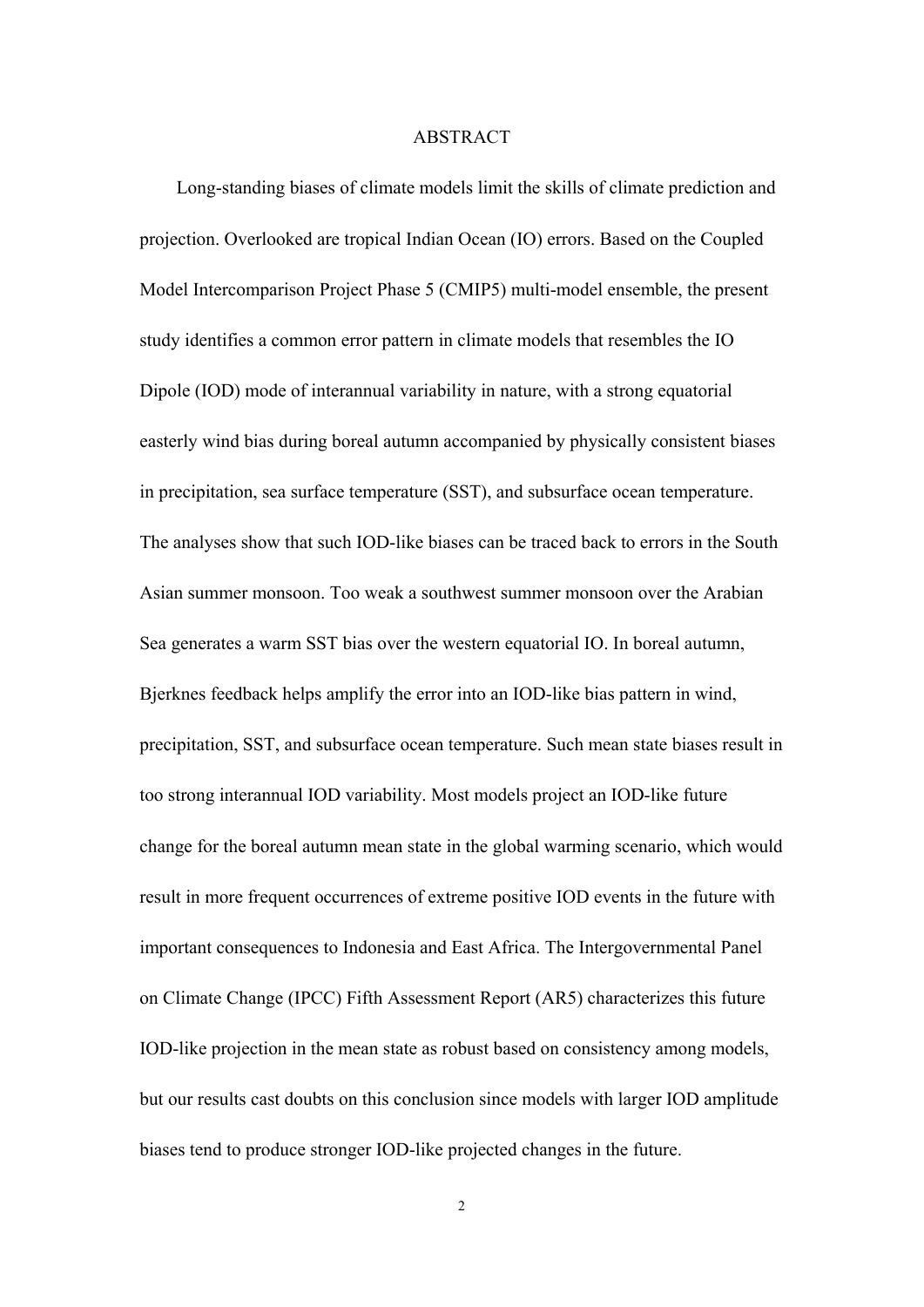## **1. Introduction**

The tropical Indian Ocean (IO), in contrast to the tropical Pacific and Atlantic Oceans, features a unique monsoonal climate (Schott et al. 2009) where the Asian continent drives the strongest monsoon on Earth (e.g., Li and Yanai 1996; Lau et al. 2006; Boos and Kuang 2010) and the cross-equatorial monsoonal winds display the dramatic seasonal reversals. The interaction of the South Asian monsoon with the ocean plays an important role in shaping the regional climate in many ways. For instance, the monsoonal winds bring about large seasonal alternations in ocean currents such as the annual reversal of the Somali Current in the Arabian Sea (Schott and McCreary 2001; Schott et al. 2002). Momentum advection by the cross-equatorial monsoon circulation drives the semiannual cycle in equatorial IO zonal wind (Ogata and Xie 2011). As a result, the oceanic Wyrtki jets carry warm upper-layer waters eastward twice a year in the equatorial IO during the inter-monsoon periods (Wyrtki 1973; Schott et al. 2009). Such monsoon-induced characteristics are unique to the IO, and climatically important on both regional and global scales. The seasonal development of the southeasterly alongshore wind off Indonesia locks the IO Dipole (IOD) mode of inter-annual variability to boreal summer-autumn (Saji et al. 1999; Webster et al. 1999; Murtugudde et al. 2000; Yamagata et al. 2004; Du et al. 2013), a phenomenon of profound social and economic consequences for the IO rim countries (e.g., Ashok et al. 2001; Guan and Yamagata 2003; Hashizume et al. 2009; Cai et al. 2009; Ummenhofer et al. 2011; Weller and Cai 2013a).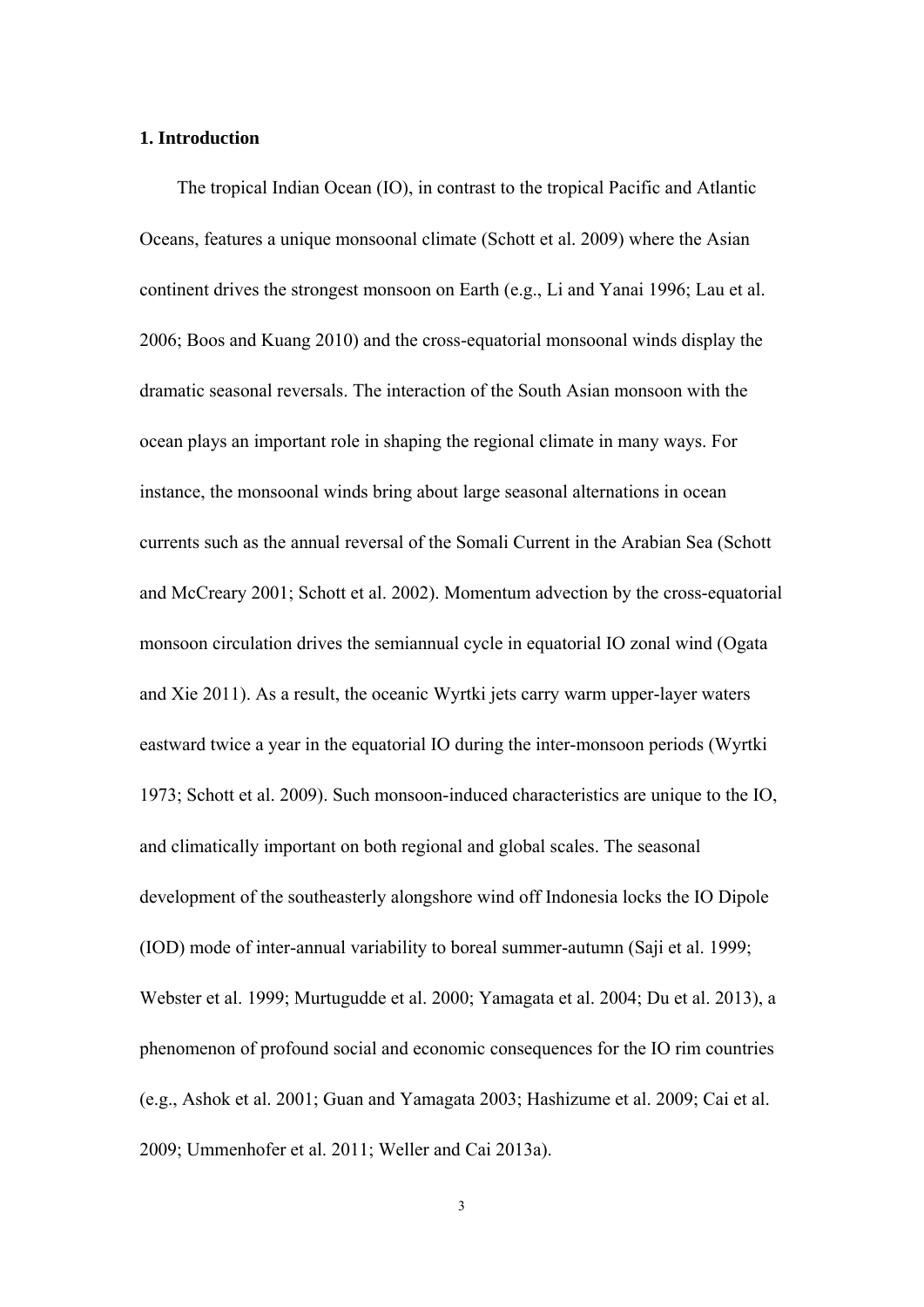Unfortunately, many coupled general circulation models (CGCMs) exhibit large biases in the South Asian summer monsoon, with the upper-tropospheric temperature maximum over Tibet being too weak and displaced southeast of its observed location (Boos and Hurley 2013) along with insufficient summer precipitation over the South Asian monsoon region (e.g., Annamalai et al. 2007). However, it is unclear how these monsoon biases influence regional climate simulation and projection beyond the monsoon itself.

CGCMs suffer from serious errors in simulating tropical Pacific and Atlantic climate, including an excessive equatorial cold tongue in the Pacific (e.g., Neelin et al. 1992; Mechoso et al. 1995; Yu and Mechoso 1999; Davey et al. 2002; Wittenberg et al. 2006; de Szoeke and Xie 2008; Zheng et al. 2012; Li and Xie 2014), too weak a zonal sea surface temperature (SST) gradient along the equatorial Atlantic (e.g., Davey et al. 2002; Chang et al. 2007; Richter and Xie 2008; Wahl et al. 2011; Grodsky et al. 2012; Liu et al. 2013; Kozar and Misra 2013), and too warm SSTs over the tropical Southeast Pacific and Atlantic accompanied by a spurious double intertropical convergence zone (e.g., Mechoso et al. 1995; Zhang and Wang 2006; Lin 2007; Song and Zhang 2009; Hwang and Frierson 2013; Li and Xie 2014; Wang et al. 2014). These long-standing tropical biases exist in several generations of CGCMs for more than a decade, including those participating in the Coupled Model Intercomparison Project Phase 5 (CMIP5; Taylor et al. 2012; Hwang and Frierson 2013; Li and Xie 2014; Wang et al. 2014).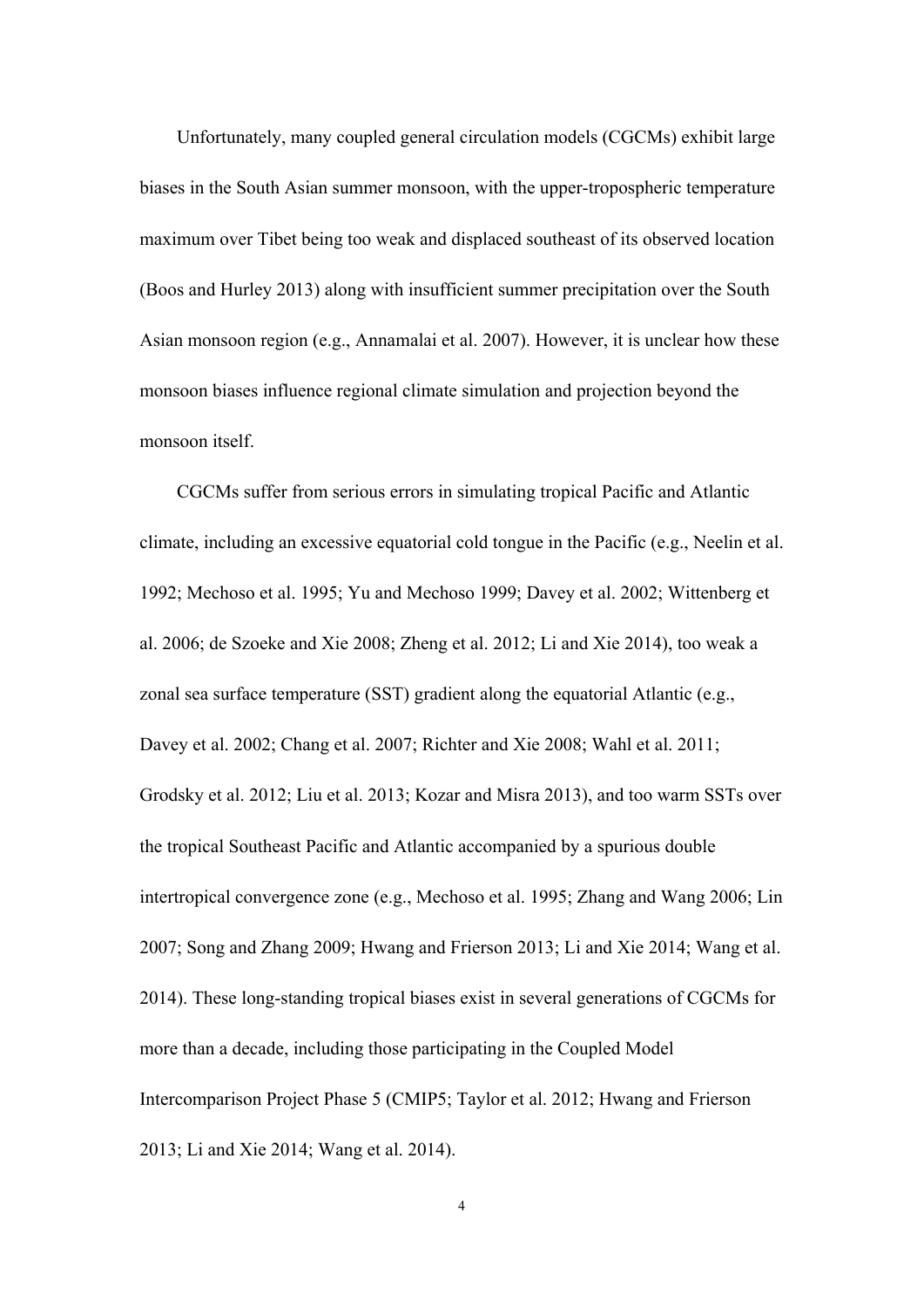Tropical IO biases in CGCMs are previously overlooked to a large extent, for one important reason. Annual mean biases may be small in magnitude in the tropical IO relative to other two tropical basins (e.g., Lin 2007; Hwang and Frierson 2013; Li and Xie 2014; Wang et al. 2014), but as will be described, the tropical IO biases have strong seasonal dependence with even seasonal sign reversals in wind/SST, resulting in small annual means. Recently, Lee et al. (2013) identified a common annual mean easterly wind bias along the equatorial IO in state-of-the-art CGCMs participating in both the CMIP3 and CMIP5. Cai and Cowan (2013) further found that the annual mean equatorial easterly wind bias in CGCMs is accompanied by an overly strong west-minus-east SST gradient and the unrealistic climatological mean thermocline slope tilting upward toward the eastern equatorial IO, suggestive of the positive ocean-atmospheric feedback of Bjerknes (1969).

Although previous studies have noticed some annual mean simulation errors in the equatorial IO in CGCMs, many issues remain unresolved. For example, since the oceanic and atmospheric fields are closely coupled in the positive Bjerknes feedback loop and errors in one field will propagate into all the elements in the loop as a "chicken and egg" problem, it is unclear which element initiates the development of such equatorial IO biases. The seasonal evolutionary characteristics/processes of equatorial IO biases have not been studied. Moreover, the bias pattern off the equator is unknown. In particular, it is also unclear whether the equatorial IO biases are associated with errors of the South Asian summer monsoon. There are physical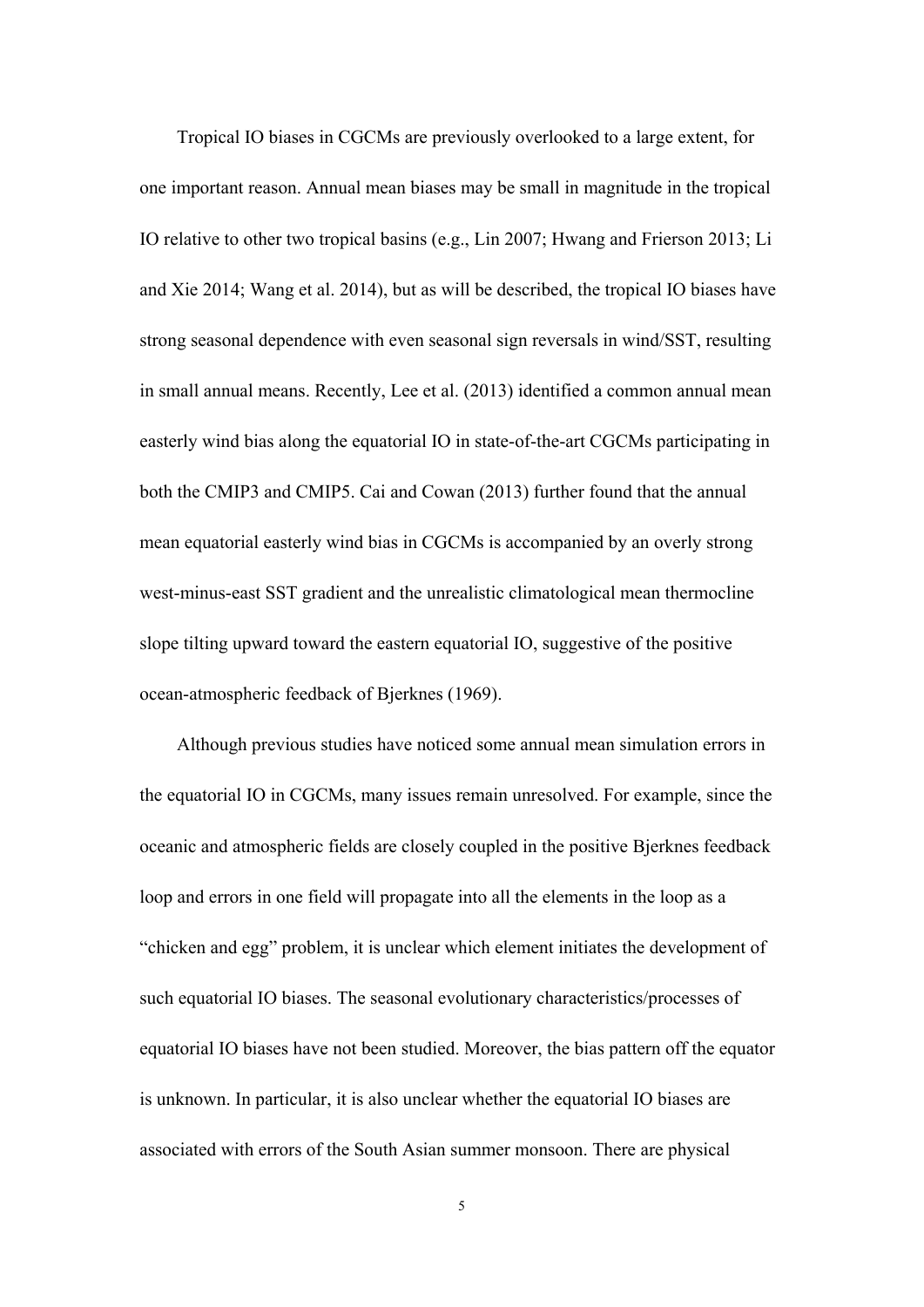reasons for the South Asian monsoon affecting equatorial IO biases. For example, the cross-equatorial monsoonal winds could affect SST in the western equatorial IO because of oceanic upwelling near, and heat advection from, the Somali and Omani coasts and of latent heat loss caused by the strong surface winds (Schott and McCreary 2001; Izumo et al. 2008; Schott et al. 2009). In addition, the meridional momentum advection during the monsoonal periods could affect the strength of westerly winds along the equator (Ogata and Xie 2011).

The present study investigates seasonally dependent biases over the tropical IO in 19 CMIP5 CGCMs. Our analysis reveals pronounced biases during boreal autumn (September-November, SON) organized in coherent IOD-like patterns with a strong equatorial easterly wind bias accompanied by physically consistent biases in precipitation, SST, and subsurface ocean temperature. We show that these coupled ocean-atmosphere biases originate from too weak a southwest monsoon over the Arabian Sea during boreal summer (June-August, JJA) and the resultant warm SST bias in the western equatorial IO. In SON, the SST error is amplified into an IOD-like bias pattern through Bjerknes feedback. These mean state biases result in too large an amplitude of interannual IOD variability and also distort future climate projection in the region. In particular, models with larger IOD amplitude biases tend to project stronger IOD-like future changes. Our study highlights the tropical IO errors in CGCMs and emphasizes the importance of a realistic South Asian monsoon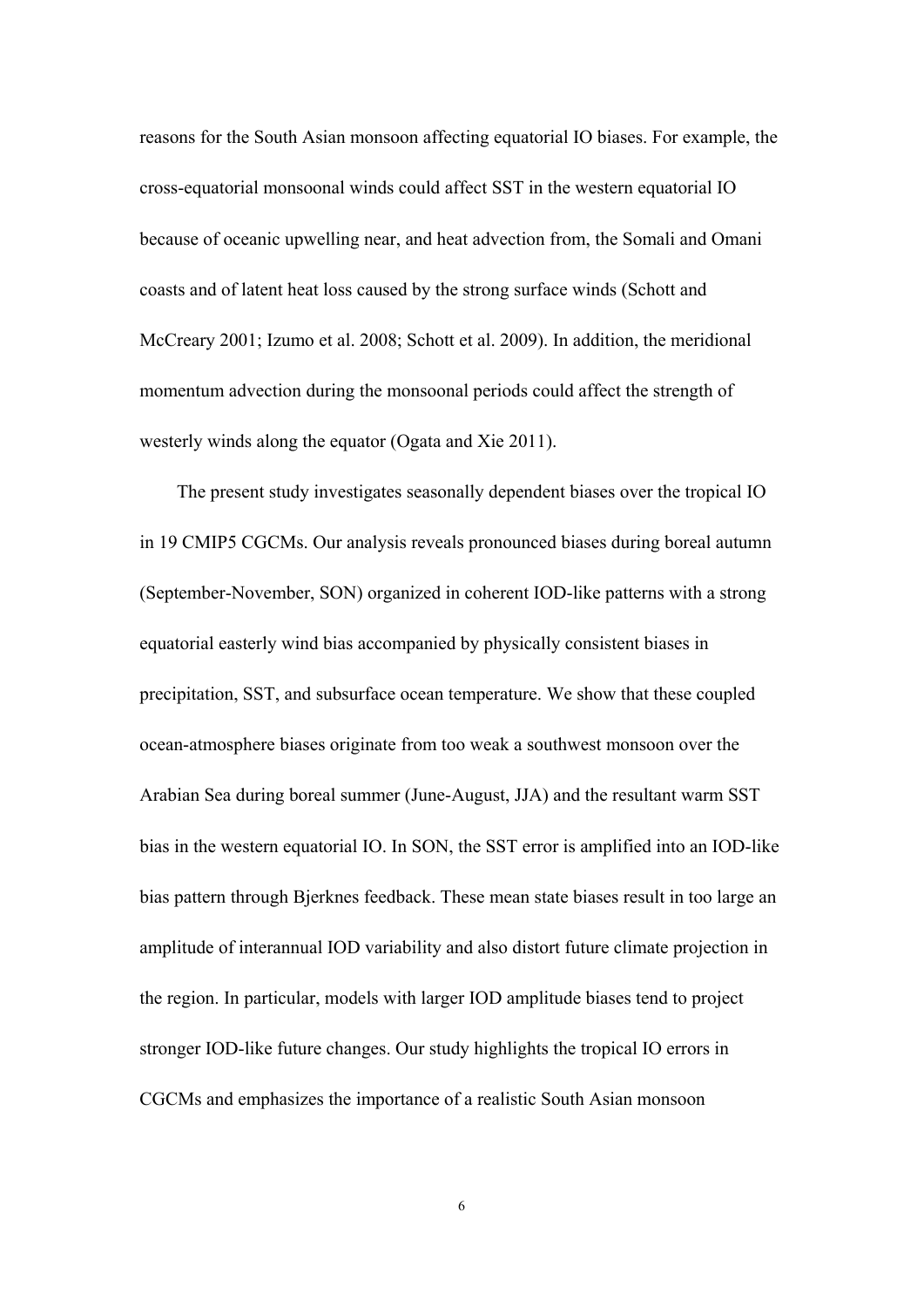simulation for reducing tropical IO simulation errors for both mean state and climate variability as well as increasing the reliability of regional future climate projection.

The remainder of this paper is organized as follows. In Section 2, we provide a brief description of the models, datasets, and methods used in this study. Section 3 introduces the annual mean IOD-like biases over the tropical IO in the CMIP5 multi-model ensemble. Section 4 further investigates the seasonal development processes of IOD-like biases and their South Asian summer monsoon origin. Section 5 discusses the effects of such IOD-like mean state biases on the simulation of tropical IO interannual variability and regional climate projection under global warming. Section 6 is a summary.

### **2. Models, datasets, and methods**

We examine the historical and RCP 8.5 experiments in the CMIP5 multi-model ensemble (Taylor et al. 2012). Monthly mean outputs from 19 CMIP5 CGCMs are used, including precipitation, wind and geopotential height at lower troposphere (925 mb), SST, and ocean temperature. Table 1 shows the model names, modeling groups (or centers), and their letter labels. Further information on individual models is available online at http://www-pcmdi.llnl.gov/ (Taylor et al. 2012). Here, we only use one ensemble member (''r1i1p1'') run for each model. The 1950-1999 mean in historical simulations is represented as the present climatology, and the 2050-2099 mean in Representative Concentration Pathway (RCP) 8.5 runs as the future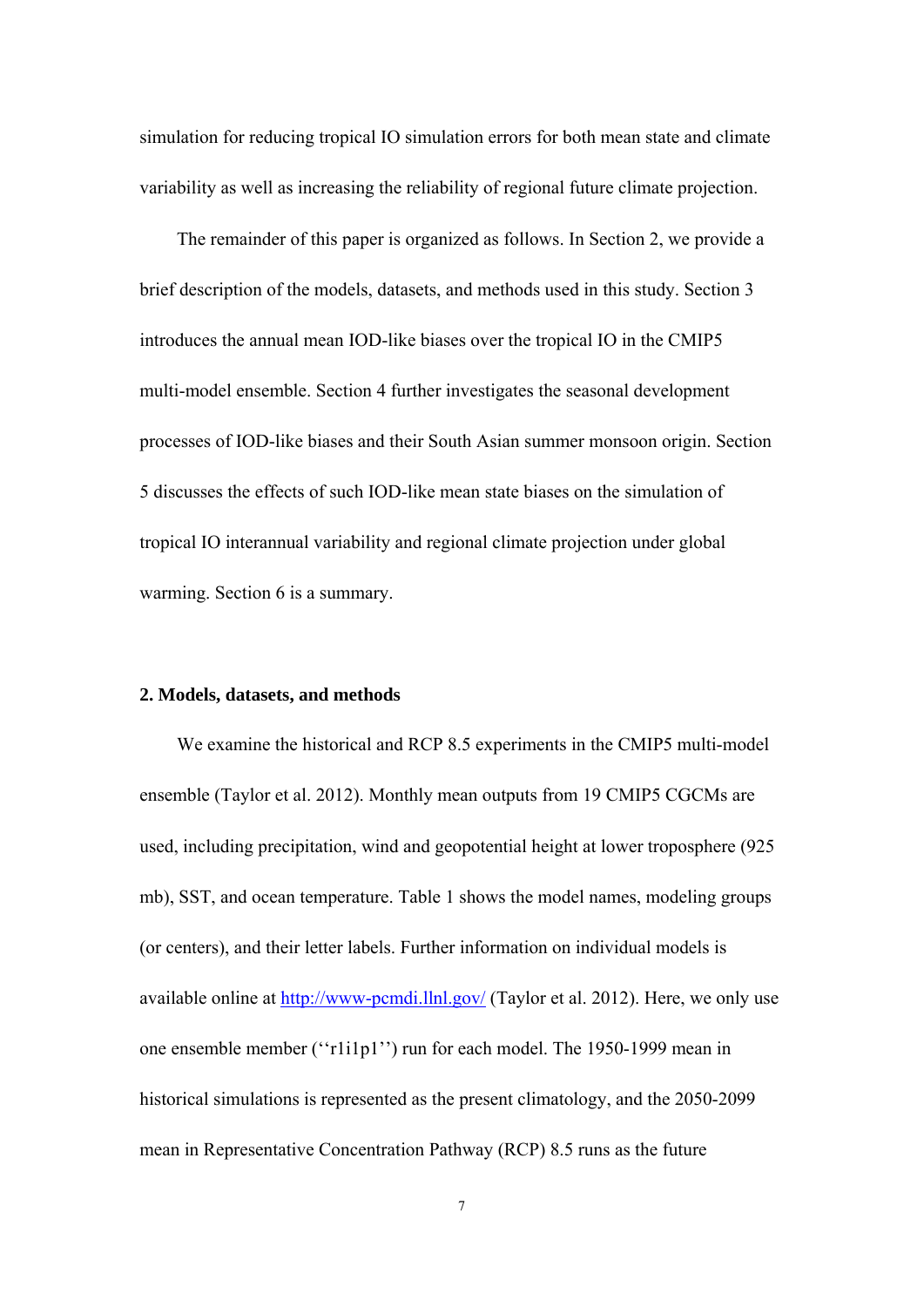climatology. Their difference denotes climate change under global warming. The multi-model ensemble mean (MME) bias in this study is defined as the difference between the 19 model mean and observations, unless otherwise specified.

For comparison, we also examine both the observed and reanalyzed (assimilated) datasets (for simplicity referred to as observations). Specifically, the precipitation climatology is obtained from the Global Precipitation Climatology Project (GPCP; Adler et al. 2003) for 1979-2008 and from the National Center for Atmospheric Research-National Centers for Environmental Prediction (NCEP-NCAR) reanalysis project (Kalnay et al. 1996) for 1950-1999. Although the two precipitation products cover different time periods, the climatology is very similar. Only the results from the GPCP are shown, unless otherwise specified. The wind and geopotential height in the lower troposphere (925 mb) is the climatology from ECWMF 40 Year Re-analysis (ERA-40) (Uppala et al. 2005) for 1958-2001. The SST climatology is obtained from Hadley Centre Sea Ice and SST (HadISST; Rayner et al., 2003) for 1950-99. In addition, the ocean temperature from the Simple Ocean Data Assimilation (SODA) reanalysis (Carton and Giese 2008) from 1950 to 1999 is used. All model outputs and observational datasets are interpolated to a uniform  $2^{\circ} \times 2^{\circ}$  horizontal grid, unless otherwise specified.

To examine the inter-model diversity of seasonal mean SST (or wind) biases, we perform an inter-model empirical orthogonal function (EOF) analysis for observations and 19 CMIP CGCMs. Instead of temporal variance in conventional EOF analysis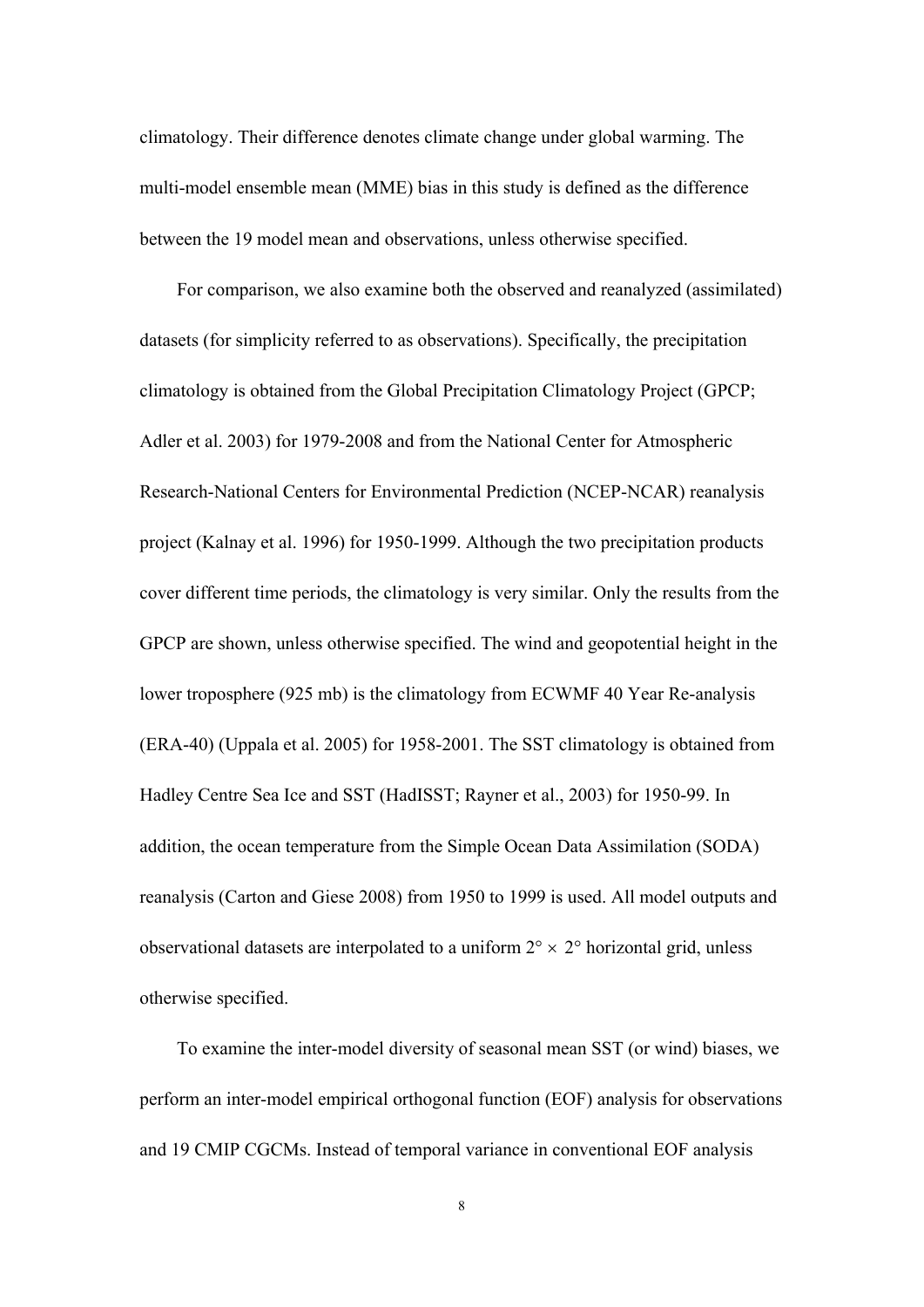(Hannachi et al. 2007), our inter-model EOF analysis maximizes the variance of inter-model differences in SST (or wind) biases among CMIP5 CGCMs. For example, the two dimensional space-model filed of SST biases, SST(*m*, *s*), is expanded into K orthogonal spatial patterns as follows:

$$
SST(m, s) = \sum_{k=1}^{K} u_k(s) a_k(m)
$$
 (1)

where *s* and *m* denote spatial position (latitude-longitude) and different models, respectively;  $u_k$  is the vector which gives the spatial structure of the mode of inter-model variances in SST biases;  $a_k$  is corresponding model coefficients in SST biases. The inter-model EOF method has been successfully used for the tropical oceans (Li and Xie 2012, 2014) and extratropical oceans (Wang et al. 2014).

# **3. Annual mean biases**

Figure 1 compares the annually averaged zonal wind, precipitation, and SST along the equatorial IO between observations (black lines) and 19 CMIP5 CGCMs (colored lines). Although the zonal distributions of annual mean zonal wind, precipitation, and SST along the equatorial IO are qualitatively simulated, large errors are clearly found in the CMIP5 CGCMs. For example, annual mean equatorial westerly winds are too weak in most CMIP5 CGCMs relative to observations (Figure 1a; Lee et al. 2013; Cai and Cowan 2013). Also, the CMIP5 CGCMs commonly simulate the excessive (slightly insufficient) precipitation in the western (eastern) equatorial IO (Figure 1b).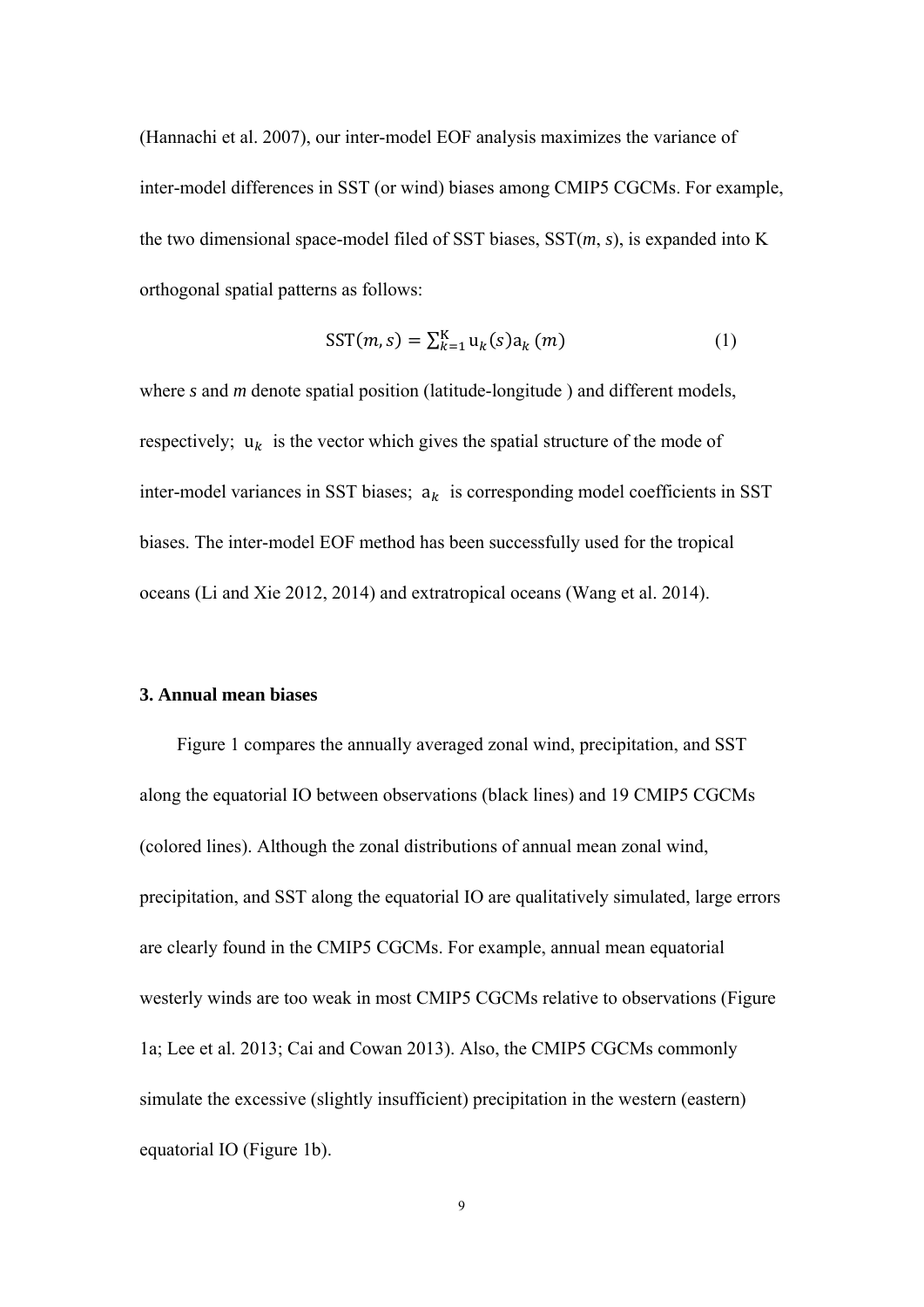Figures 2a and 2b show the spatial patterns of annual mean wind, precipitation, and SST over the tropical IO (40 $^{\circ}$ -110 $^{\circ}$ E, 20 $^{\circ}$ S-20 $^{\circ}$ N) for observations and the MME biases in CMIP5 CGCMs, respectively. Here, we focus on the spatial distributions of model biases by normalizing with the tropical IO means of precipitation and SST for observations and each model. Indeed, the CMIP5 CGCMs suffer from a strong equatorial easterly wind bias accompanied by excessive (insufficient) precipitation in the western (eastern) basin (Figure 2b), in patterns similar to a positive IOD event (Saji et al. 1999) in nature. In particular, annual mean southwesterly (southeasterly) winds over the North (South) IO are significantly weaker in CMIP5 CGCMs than observations. Such annual mean IOD-like biases on the equator and weakened southwesterly (southeasterly) winds over the North (South) IO are present in most CMIP5 CGCMs (see Figure S1 in the Supplementary Material).

For annual mean, the bias in west-east SST gradient along the equatorial IO seems weak (Figures 1c and 2b), and does not match well with wind and precipitation biases in an IOD-like manner. Figures 3a, 3b, 3c, and 3d show the MME biases of seasonally averaged SST in CMIP5 CGCMs relative to observations during boreal spring (March-May, MAM), JJA, SON, and boreal winter (December-February, DJF), respectively. A close inspection reveals extremely warm (slightly cool) SST biases in the western (eastern) IO in both JJA and SON, suggestive of a positive IOD-like bias.

Figures 4a, 4b, and 4c show the equatorial IO zonal wind, precipitation, and SST during June-November in observations (black lines) and 19 CMIP5 CGCMs (colored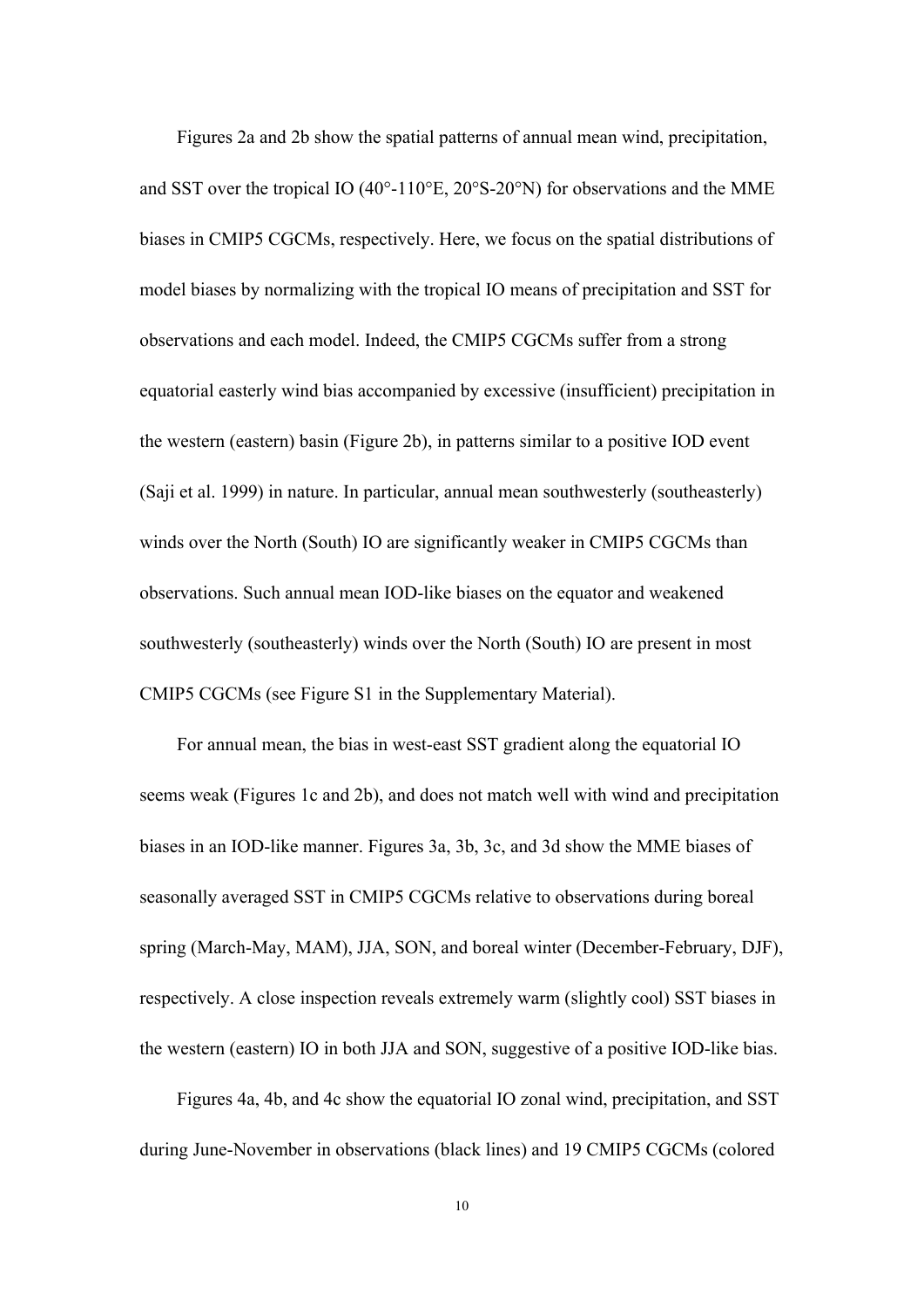lines), respectively. The seasonal biases of zonal wind and precipitation along the equator in CGCMs are more pronounced than their annual mean biases (Figures 1 and 4). While observations display robust equatorial westerly winds (Figure 4a) as a part of the Walker circulation (Schott et al. 2009), half of the CGCMs feature easterly winds on the equator (Figure 4a). In addition, almost all CGCMs exhibit warm SST biases in the equatorial western IO, implying seasonally dependent biases in west-minus-east SST gradient (Figure 4c).

# **4. Seasonal cycle of errors and the monsoon origin**

## *a. Seasonal cycle of errors*

To show the seasonality of the biases, Figure 5 compares the longitude-time sections of 925 mb wind, precipitation, and SST along the equatorial IO between observations and the MME simulation. The weakened cross-equatorial JJA monsoon causes a strong warm SST bias in the west (Figure 5b). While the MME bias in cross-equatorial winds is no longer significant in September, the SST error in the equatorial western IO could last till November-December when an overly strong cross-equatorial boreal winter monsoon reverses the sign of SST bias (Figure 5b). The seasonal sign reversal in SST bias renders the annual mean small on the equator. While the warm SST bias occurs in both JJA and SON over the western equatorial IO, the easterly wind bias along the equator and excessive precipitation in the western equatorial IO in CMIP5 CGCMs are much more pronounced in SON than JJA.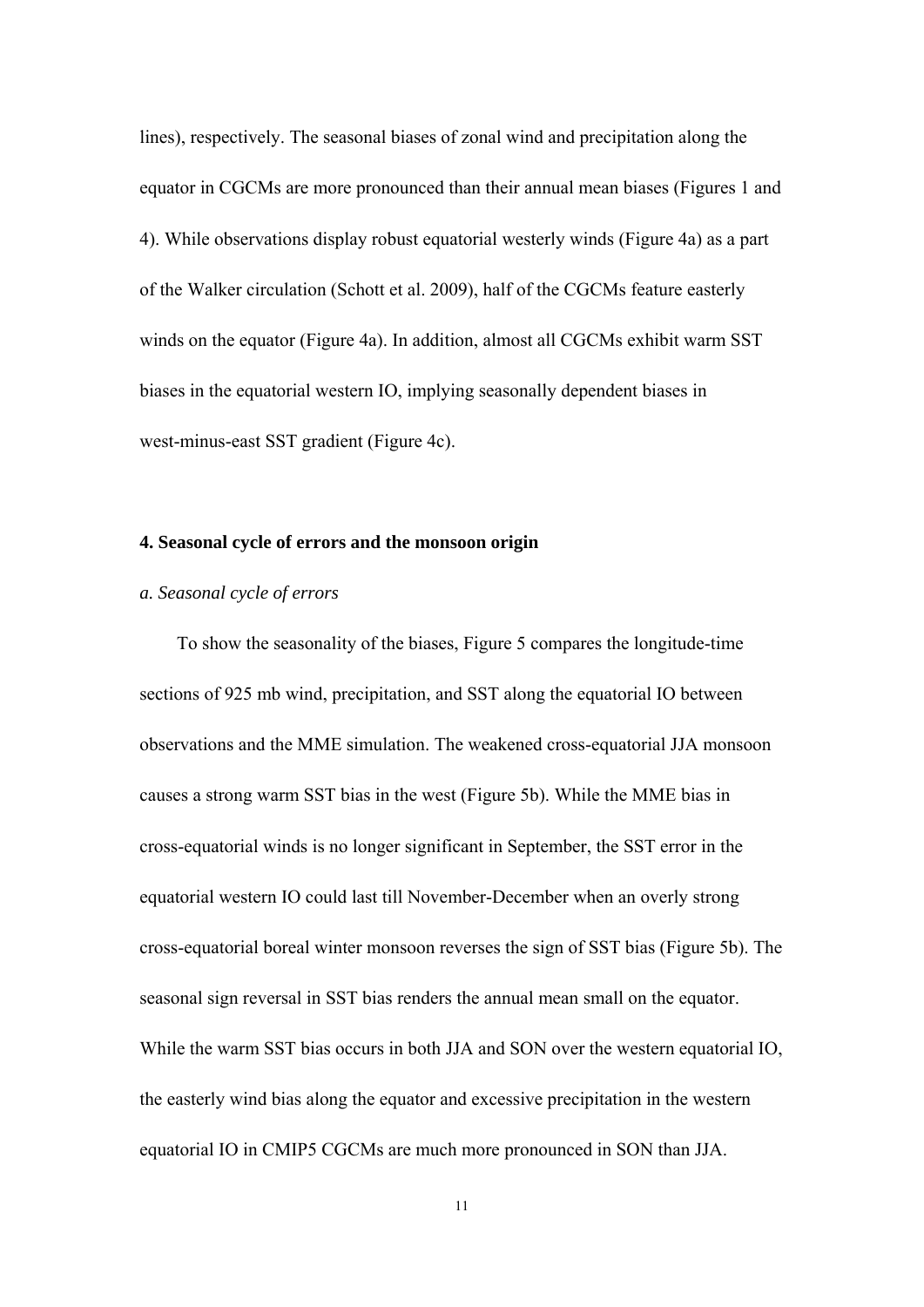Associated with the equatorial easterly wind bias, the models tend to display an overly steep slope in the thermocline depth (20 °C isotherm, Z20) shoaling towards the east. Figure 6 shows the ocean temperature structures in the zonal-vertical plane along the equator during SON in observations and the MME simulation. Indeed, models generally feature a too steep eastward shoaling of Z20 in the equatorial eastern IO during SON. Most CMIP5 CGCMs share such an unrealistic equatorial Z20 slope tilting upward toward the east (see Figure S2 in the Supplementary Material). This relationship among wind, precipitation, SST, and z20 biases during SON (Figures 5b and 6b) is suggestive of Bjerknes feedback.

These results are supported by an inter-model analysis. We perform an inter-model EOF analysis for JJA SST and SON zonal wind separately in the equatorial IO (40°-100°E, 6°S-6°N) among observations and 19 CMIP5 CGCMs. The SST for observations and each CGCM is normalized by their tropical IO means. The first modes (Figures 7a and 7b) feature a JJA SST zonal dipole and SON easterly wind biases along the equatorial IO, respectively. The first principal component (PC1) for JJA SST is highly correlated with the west-east SST gradient along the equatorial IO (40°-60°E minus 80°-100°E) in JJA at 0.82 (Figure 7c), while the SON wind PC1 with zonal wind in the central equatorial IO (CEIO, 70°-90°E) in SON at -0.99 (Figure 7e). Furthermore, the two PC1s are mutually correlated at 0.63 (Figure 7f), suggesting that the JJA west-east SST gradient bias drives the SON equatorial easterly wind bias.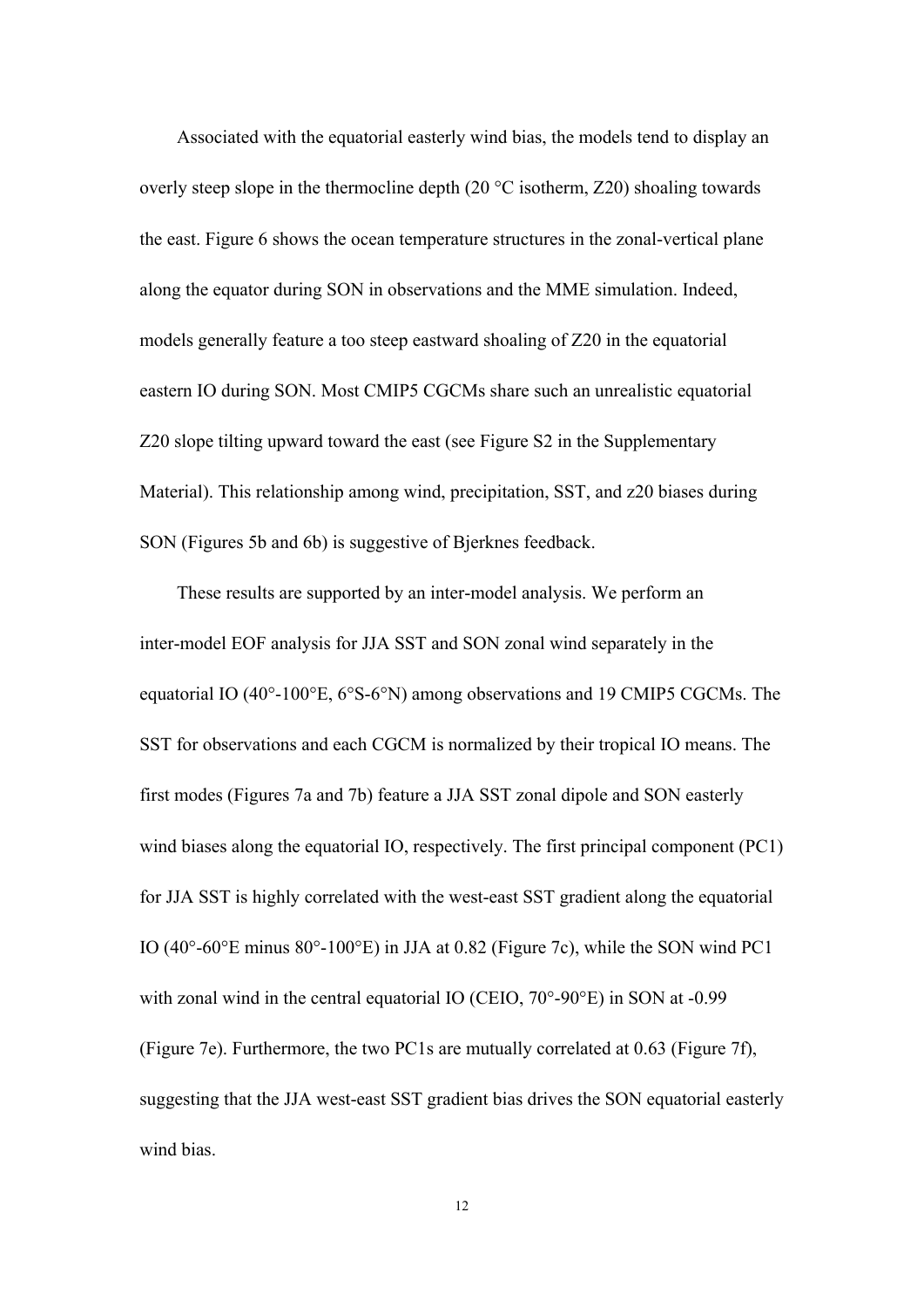### *b. Errors in JJA versus SON*

Then, why do the IOD-like coupled biases develop in SON instead of in JJA? Although the warm SST bias in the western equatorial IO is present as early as in JJA, the equatorial easterly wind bias does not develop until SON (Figure 5b). Figures 8a and 8b examine the relationship between the west-east SST gradient along the equatorial IO and CEIO zonal wind among observations and 19 CMIP5 CGCMs for JJA and SON, respectively. There is a strong inter-model correlation  $(r=-0.92)$ between the west-minus-east SST gradient and CEIO zonal wind biases in SON, but this inter-model relationship is insignificant in JJA  $(r=0.22)$ , suggesting that the positive Bjerknes feedback loop is broken in JJA.

The zonal momentum equation on the equator within the planetary boundary layer (generally below 850 mb) can be written approximately as (Okumura and Xie 2004; Ogata and Xie 2011):

$$
\epsilon u = -\frac{\partial \Phi}{\partial x} - v \frac{\partial u}{\partial x} + \text{res.},\tag{2}
$$

where  $\varepsilon$  is the linear drag coefficient, *u* is the zonal wind, the first term on the right hand side is the pressure gradient, the second term is the meridional momentum advection, and the last term is the residual. In JJA, the advection of the easterly momentum from the southeast trades by the southerly cross-equatorial wind is important in the equatorial IO (Ogata and Xie 2011). For CGCMs, the weakened cross-equatorial monsoon wind bias in JJA warms SST in the western IO, and the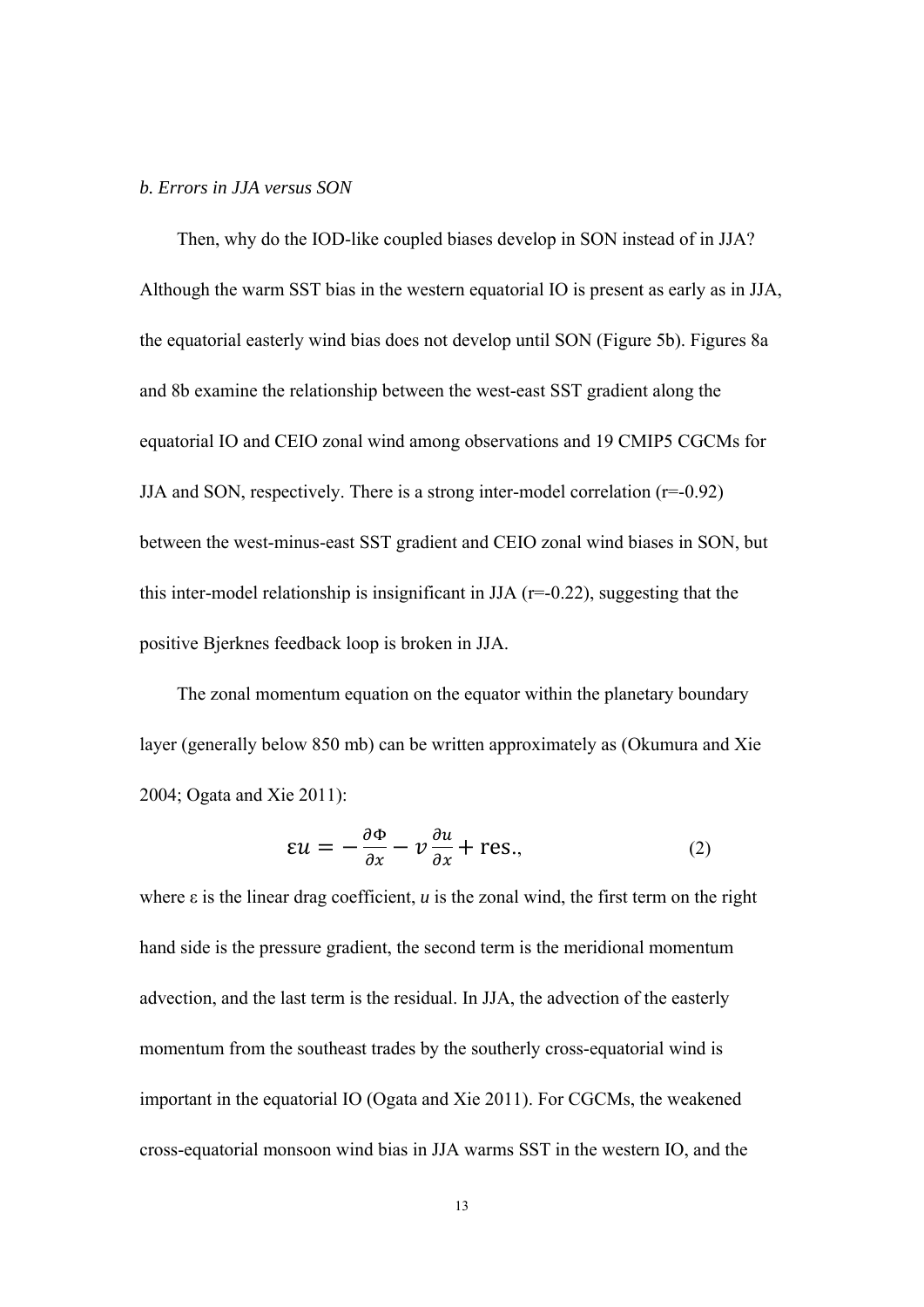resultant west-east SST/pressure gradient would induce equatorial easterly wind bias. The weakened cross-equatorial southerly wind at the same time reduces the easterly momentum advection, opposing the SST/pressure gradient effect. Thus, the two effects of the cross-equatorial wind bias are out of phase, precluding a strong relationship between the SST gradient and zonal wind biases in JJA (Figure 8a).

We test this hypothesis by examining the pressure gradient and meridional momentum advection terms in Equation (2). Figures 9a and 9b show the longitude-time sections of MME biases for the pressure gradient and meridional momentum advection terms along the equatorial IO in 19 CMIP5 CGCMs, respectively. Indeed, the SST/pressure effect in JJA is to generate easterly wind bias, particularly in the western equatorial IO, but the meridional momentum advection effect is large and offsets the SST/pressure effect. In SON, with the monsoon gone, the SST/pressure effect prevails and induces the easterly wind bias over the CEIO, allowing Bjerknes feedback to develop the IOD-like biases rapidly. This has more or less implications for the important question of why the observed IOD events generally peak in SON rather than in JJA (e.g., Saji et al. 1999; Webster et al. 1999; Cai and Cowan 2013).

# *c. Monsoon origin*

Figures 10a and 10b show the spatial distributions of MME biases of 925 mb wind, precipitation, and SST over the tropical IO in CMIP5 CGCMs during JJA and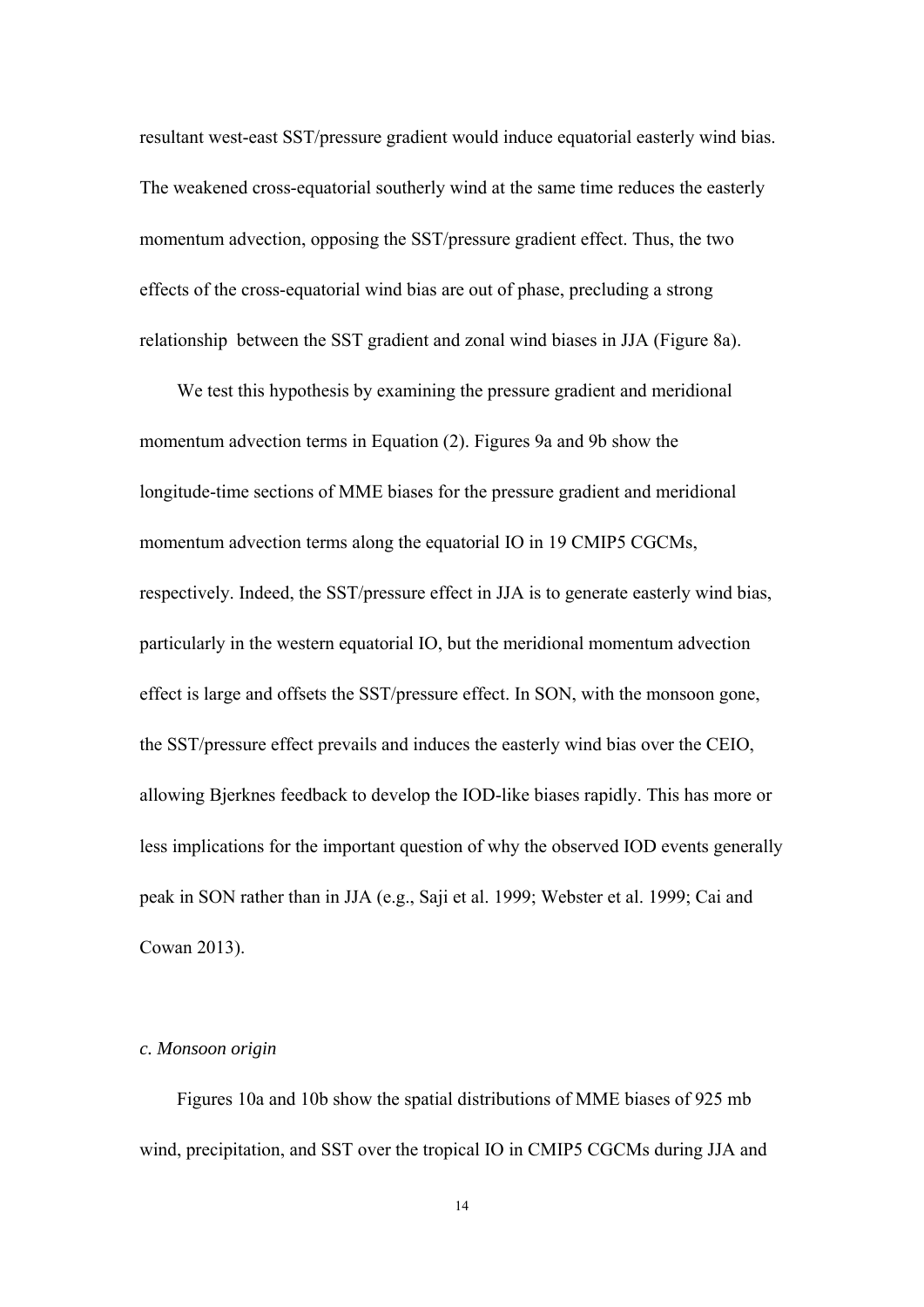SON, respectively. The southwest monsoon in JJA is too weak in CMIP5 CGCMs over the Arabian Sea along with insufficient summer precipitation over the South Asian monsoon region. The weakened cross-equatorial monsoon generates warm SST and excessive precipitation biases over the western equatorial IO (Figure 10a). The warm SST bias in the equatorial western IO persists until SON, when Bjerknes feedback helps amplify the SST error into an IOD-like bias pattern with a strong equatorial easterly wind bias accompanied by warm (cool) SST and excessive (insufficient) precipitation biases in the western (eastern) basin (Figure 10b).

Inter-model statistics also support the hypothesis that the seasonally dependent IOD-like biases are induced by biases of the South Asian summer monsoon. Figures 11a and 11b show the relationship between the cross-equatorial meridional wind in the western IO (40°-60°E) and west-minus-east SST gradient along the equatorial IO in JJA, and between the west-minus-east SST gradients along the equatorial IO in JJA and SON, respectively. Models with a weaker cross-equatorial monsoon in JJA tend to develop larger equatorial SST gradient biases in both JJA and SON, suggesting the importance of a good JJA monsoon simulation for improving SST simulation during JJA and SON. The SST gradient bias then induces the equatorial easterly wind error in SON (Figure 8b). The easterly wind bias steepens the z20 slope along the equatorial IO (Figure 11c), which in turn helps intensify the SST gradient bias (Figure 11d). Figure 12 summarizes the South Asian monsoon origin and Bjerknes feedback for the IOD-like bias pattern.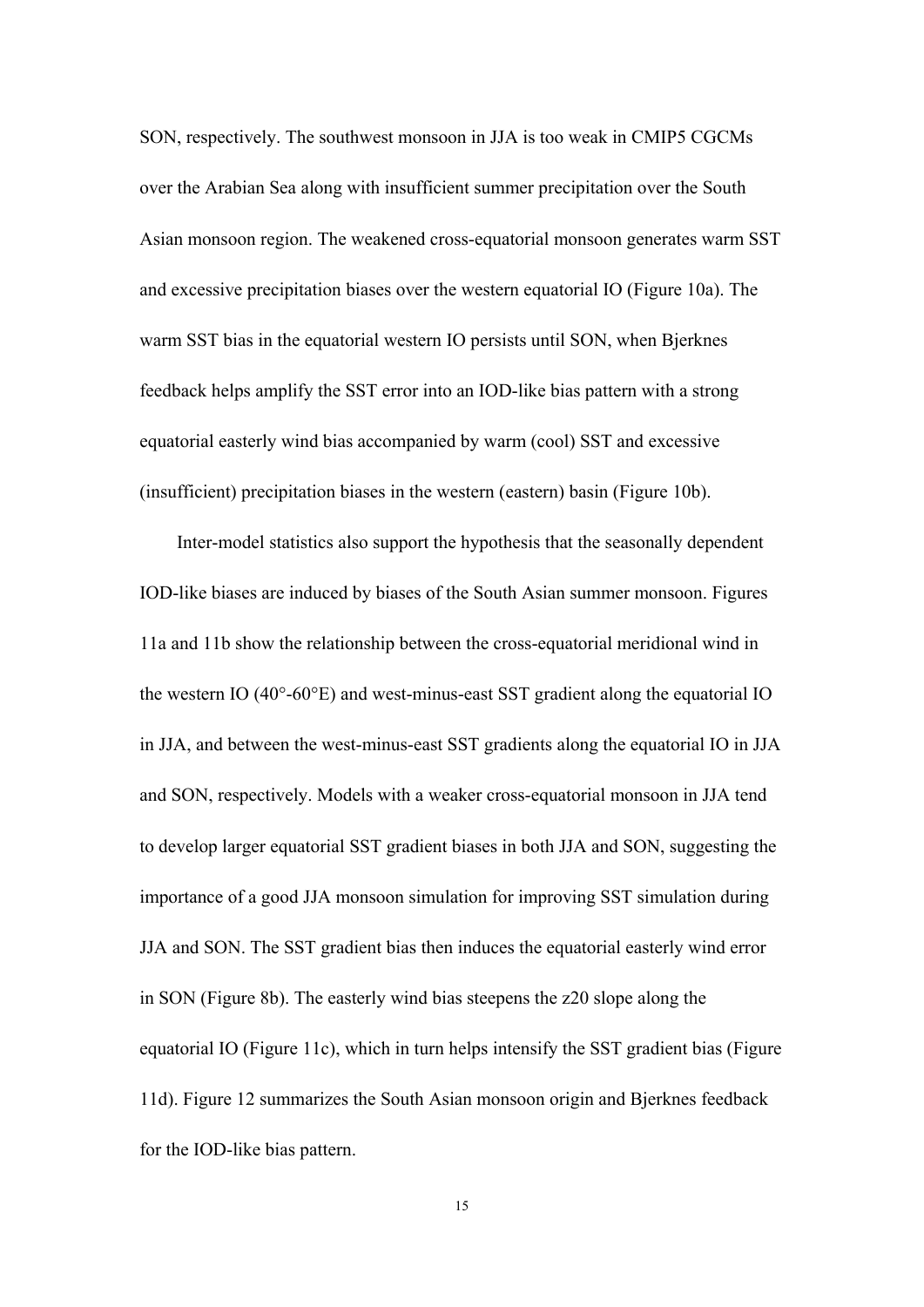#### **5. Discussion on regional climate variability and change**

The CMIP5 CGCMs have been used for global climate simulation and projection on a lot of aspects (e.g., Taylor et al. 2012; Christensen et al. 2013). However, long-standing biases of mean state simulation for the equatorial Pacific cold tongue and intertropical convergence zone (ITCZ) considerably limit the skills of CGCMs in simulating and predicting El Nino-Southern Oscillation (ENSO) as well as its global teleconnections (Latif et al. 2001; Guilyardi 2006; AchutaRao and Sperber 2006; Wittenberg et al. 2006; Misra et al. 2008; Ham and Kug 2012; Li and Xie 2014). Conceivably a realistic simulation of tropical IO mean state by the CMIP5 CGCMs is also an important prerequisite for their good skill in regional climate simulation and projection.

We turn our attention to the effects of such IOD-like mean state biases on the simulation of tropical IO interannual variability and regional climate projection under global warming. With the equatorial easterly wind bias, the unrealistically steep equatorial Z20 slope tilting upward toward the eastern IO during SON (Figure 6) generates an overly strong subsurface thermocline feedback on SST, helping develop an excessively large amplitude of interannual IOD variability in CGCMs (Cai and Cowan 2013; Liu et al. 2014). Figure 13a compares the amplitudes of interannual IOD variability between observations and the MME simulation as a function of calendar month. In this study, the IOD amplitude is defined as the standard deviation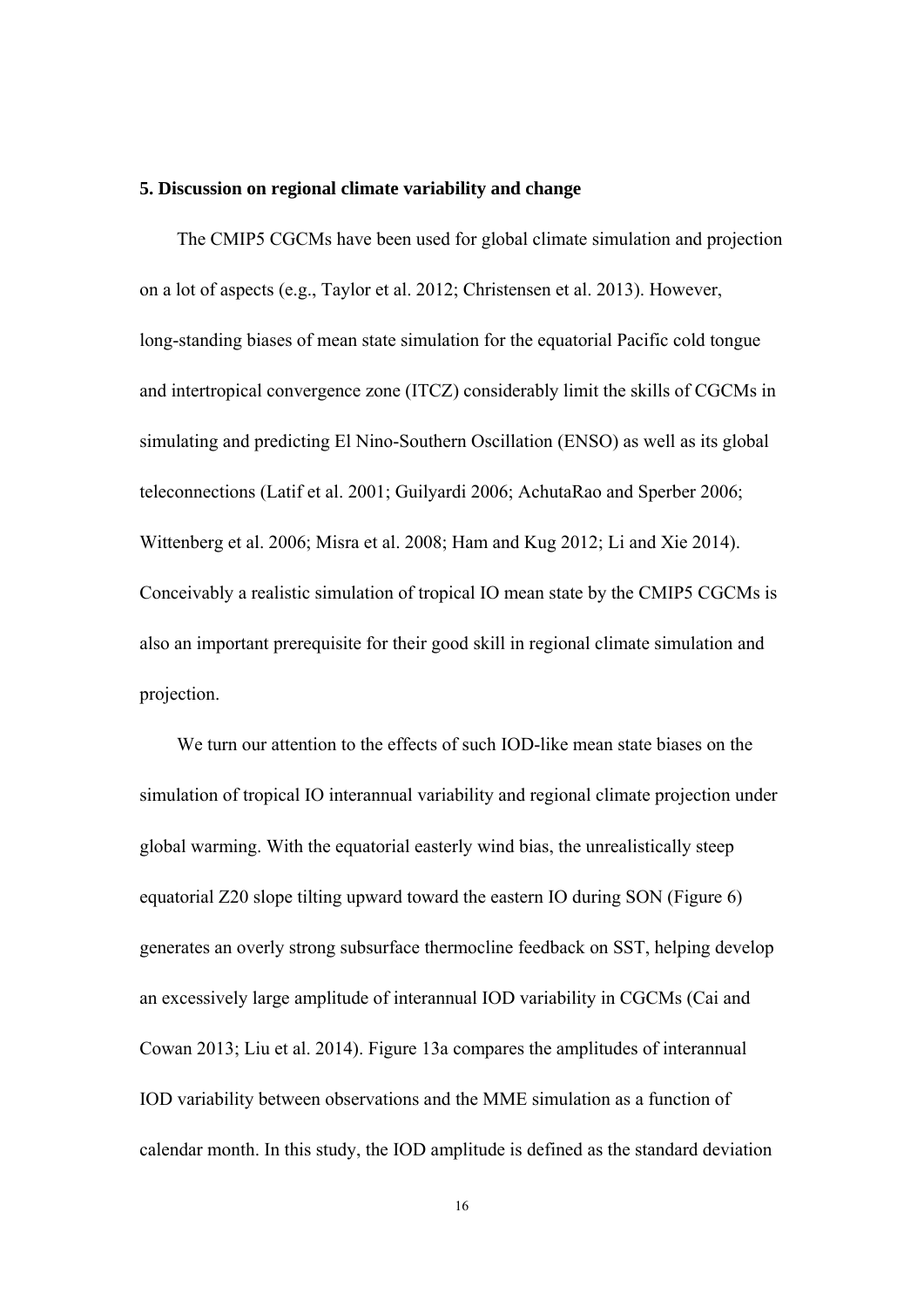of the Dipole Mode index (DMI) proposed by Saji et al. (1999). The error bars indicate the standard deviation spread among 19 CMIP5 CGCMs. Indeed, CMIP5 CGCMs tend to produce too large an IOD amplitude, twice as large for the MME simulation compared to observations in the IOD peak-season.

Our recent research (Li et al. 2015) suggests that this typical easterly wind error along the equatorial IO could induce too deep a thermocline dome over the southwestern IO (SWIO) in CGCMs by forcing a westward-propagating downwelling Rossby wave in the tropical South IO, extremely similar to a South IO oceanic Rossby wave response to El Nino-forced equatorial easterly wind anomalies in nature (Xie et al. 2002; Du et al. 2009). Due to the deep thermocline bias over the SWIO, too weak a thermocline feedback on SST there leads to a suppressed simulation amplitude of interannual variability for the IO basin (IOB; Klein et al. 1999; Lau et al. 2000) mode in CGCMs and possibly limits the CGCMs' skill in predicting the IOB warming following El Nino and extreme climate and weather events over the IO and rim countries/regions such as East Asia affected by the IOB (Yang et al. 2007; Xie et al. 2009; Kosaka et al. 2013; Li et al. 2015).

Most CGCMs project an IOD-like pattern of coupled ocean-atmospheric climate changes in the SON mean state over the tropical IO under global warming, with equatorial easterly wind anomalies (i.e., a weakened tropical Walker circulation; Knutson and Manabe 1995; Held and Soden 2006; Vecchi and Soden 2007) as well as physically consistent west-east SST gradient, the precipitation dipole, and the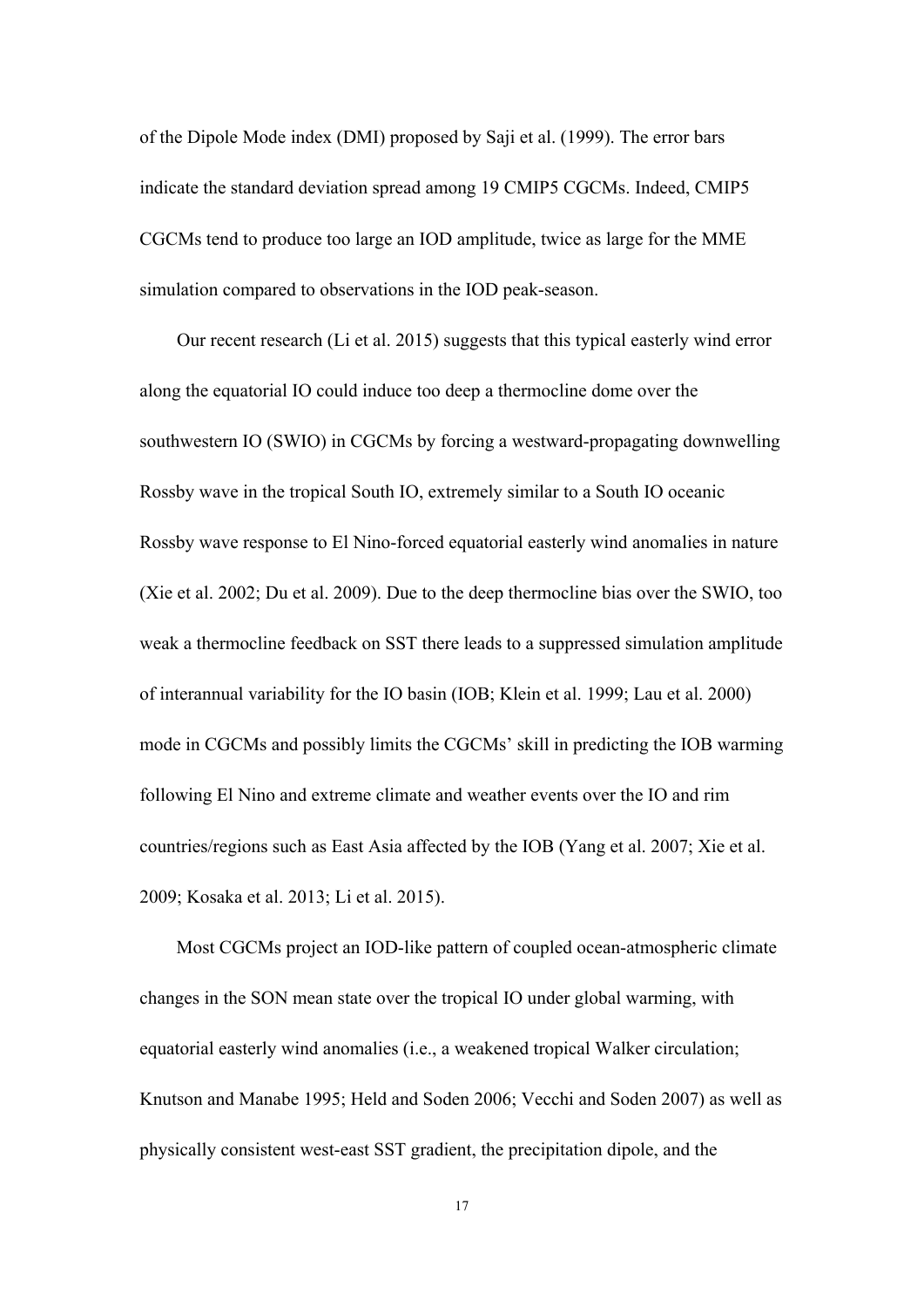shoaling thermocline in the equatorial eastern IO (Zheng et al. 2010, 2013; Cai et al. 2013). This climate change pattern has important consequences to the IO and its surrounding countries (Saji et al. 1999; Hashizume et al. 2009; Weller and Cai 2013a, 2013b; Cai et al. 2014). For example, attributed to such an IOD-like future change for the mean state in the global warming scenario, the CMIP5 ensemble of CGCMs forced by a scenario of high greenhouse gas emissions (RCP 8.5 runs) commonly projects an increased frequency of extreme positive IOD events by almost three times from about one event every 17 years during the twentieth century to about one event every 6 years during the twenty-first century (Cai et al. 2014), with an increasing risk of extreme climate and weather events over Indonesia and East Africa (Saji et al. 1999; Hashizume et al. 2009; Weller and Cai 2013a, 2013b).

In particular, the Intergovernmental Panel on Climate Change (IPCC) Fifth Assessment Report (AR5) characterized this IOD-like projected pattern in the SON mean state as robust based on the consistency among climate models (Christensen et al. 2013), but our results cast doubts on this conclusion since CGCMs tend to feature too strong a Bjerknes feedback in SON that produces the IOD pattern in the first place. Figure 13b examines the relationship between the simulated present IOD amplitude and projected zonal wind change over the CEIO for SON under global warming among 19 CMIP5 CGCMs. The red line denotes the observed amplitude of interannual IOD variability. Indeed, models with a larger present IOD amplitude bias tend to generate a stronger IOD-like change pattern of future climate in equatorial IO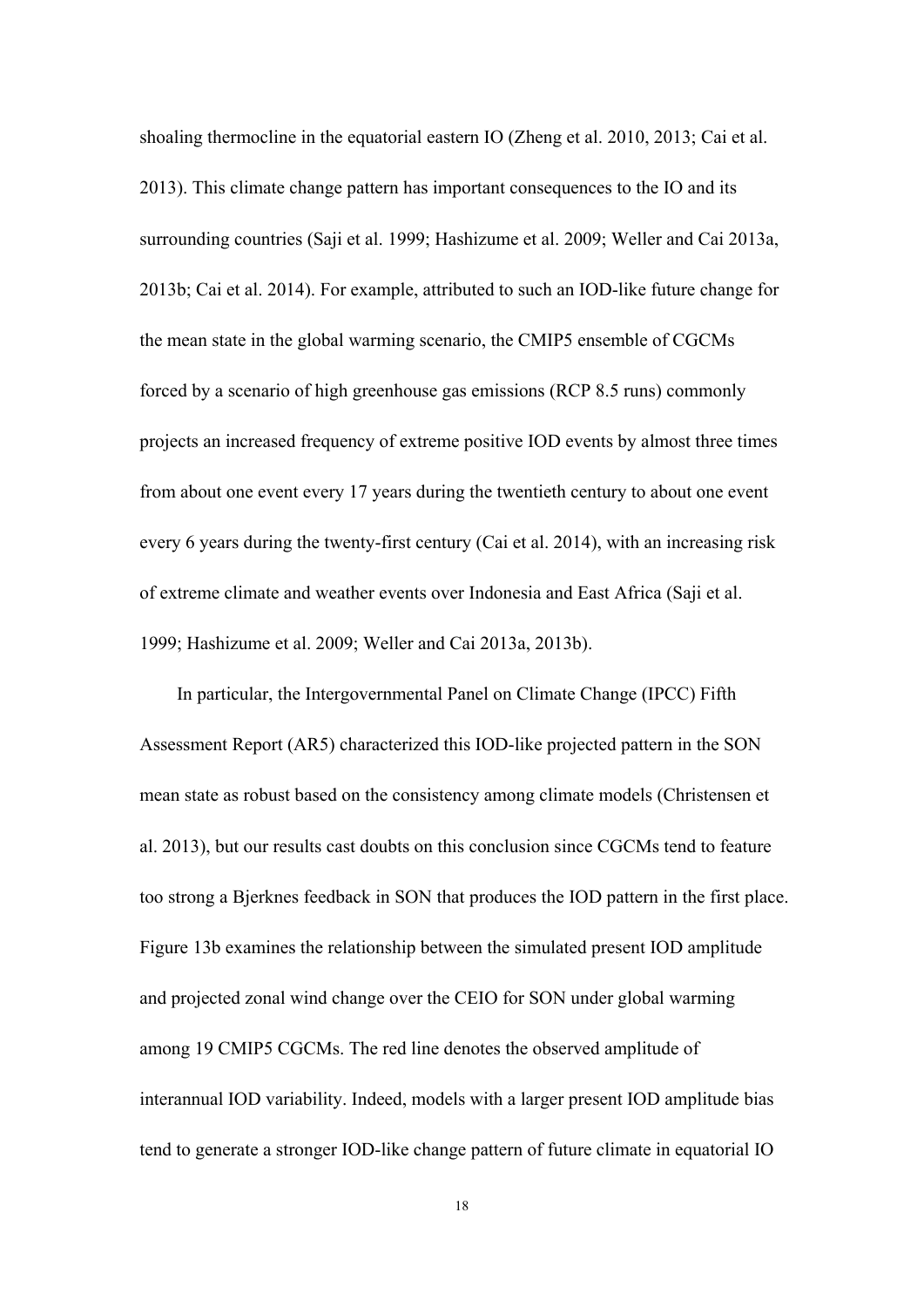zonal wind for SON in the context of global warming, and the corresponding inter-model correlation reaches -0.82 with one outlier (M2) excluded. The similar inter-model spread relationship between the present-day IOD amplitude simulation and projected SST/precipitation dipole change in the future can be also found (not shown; Weller and Cai 2013b). In fact, the projected IOD-like mean state future change in equatorial IO zonal wind for SON under global warming would be not significant (nearly zero change in CEIO zonal wind; see Figure 13b) after calibrating the present-day climate simulation to observations in light of such a strong inter-model spread linear correlation between the present-day IOD amplitude simulation bias and future IOD-like climate projection. Considering the South Asian summer monsoon origin of the biased tropical IO mean state and exaggerated IOD amplitude in CMIP5 CGCMs (Figure 12), the present work implies that reducing JJA monsoon simulation errors would potentially increase our confidence for the reliability of regional future climate projections by CGCMs.

## **6. Summary**

The tropical IO is unique in its strong interaction with the great monsoon of South Asia. The southwest summer monsoon is too weak over the Arabian Sea in most CMIP5 models. This monsoon bias creates a warm SST bias over the western equatorial IO. In SON, Bjerknes feedback kicks in to amplify biases into an IOD-like pattern, with easterly wind errors and a too steep eastward shoaling of the thermocline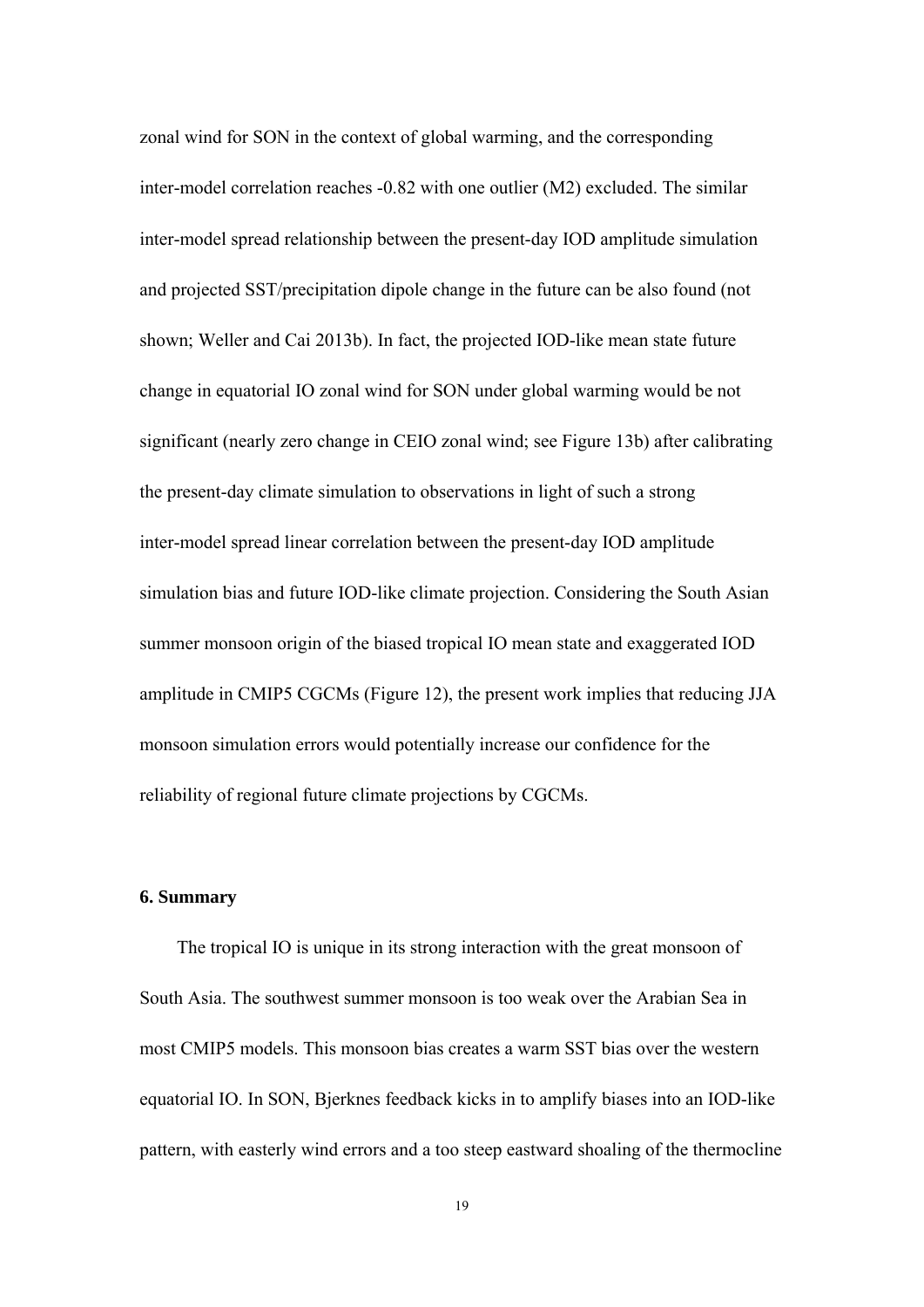in the equatorial IO (Figure 12). The seasonally dependent biases in the mean state affect inadvertently the simulation of interannual variability and projection of future climate in the region. Specifically, the excessive shoaling of the thermocline in the eastern equatorial IO causes too strong a Bjerknes feedback, resulting in an excess in the amplitude of inter-annual IOD variability. While the inter-model consistency led the IPCC AR5 to conclude that the future IOD-like climate change is robust, our results cast doubts on the reliability of this mean state future projection since models tend to exaggerate Bjerknes feedback that produces the IOD pattern in the first place. Such an IOD-like future change in the mean state is climatically important, which would result in more frequent occurrences of extreme positive IOD events in the future (Cai et al. 2014), with a potentially increasing risk of extreme climate and weather events in the regions affected by the IOD such as Indonesia and East Africa (Saji et al. 1999; Hashizume et al. 2009; Weller and Cai 2013a, 2013b).

This example illustrates the need for model evaluation to go beyond simple performance metrics like the annual mean SST but to assess physical processes like Bjerknes feedback. In the monsoonal IO, mutually consistent representation of ocean-land-atmospheric processes and their interactions is key to improving climate models. The benefits of improved seasonal prediction and regional climate projection are enormous for more than a billion people living under the monsoon and affected by the IO.

20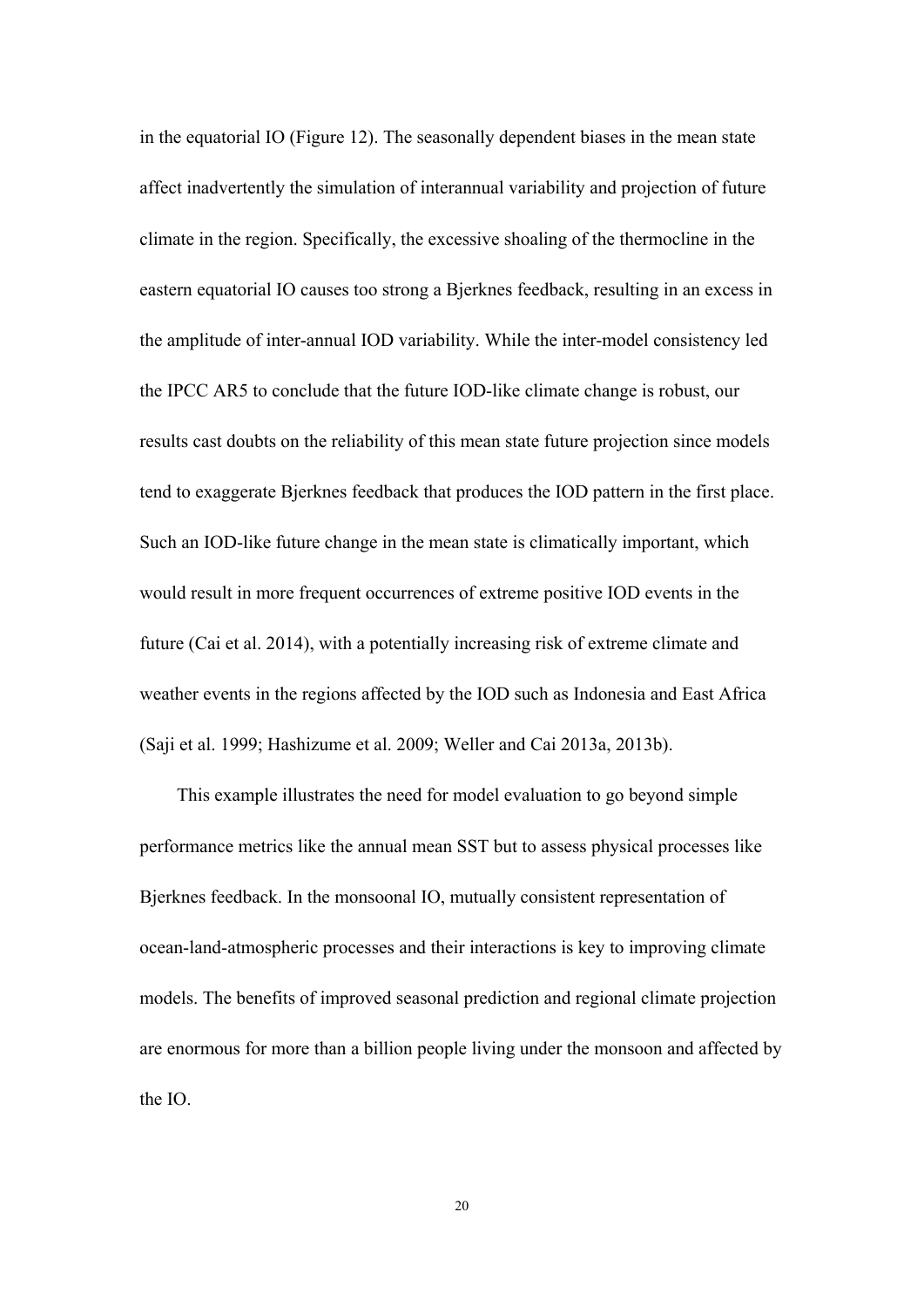*Acknowledgments*. This work was supported by the National Basic Research Program of China (Grants 2012CB955603 and 2010CB950302), the Natural Science Foundation of China (Grant 41406026), the Pearl River Nova Program of Guangzhou, the Technology Foundation for Selected Overseas Chinese Scholars (Ministry of Human Resources and Social Security of the People's Republic of China), the US National Science Foundation, and the CAS/SAFEA International Partnership Program for Creative Research Teams. The authors are grateful to Dr. Riyu Lu for helpful comments. We also wish to thank the climate modeling groups (Table 1) for producing and making available their model output, the WCRP's Working Group on Coupled Modeling (WGCM) for organizing the CMIP5 analysis activity, the Program for Climate Model Diagnostics and Intercomparison (PCMDI) for collecting and archiving the CMIP5 multi-model data, and the Office of Science, U.S. Departmentof Energy for supporting these datasets in partnership with the Global Organization for Earth System Science Portals.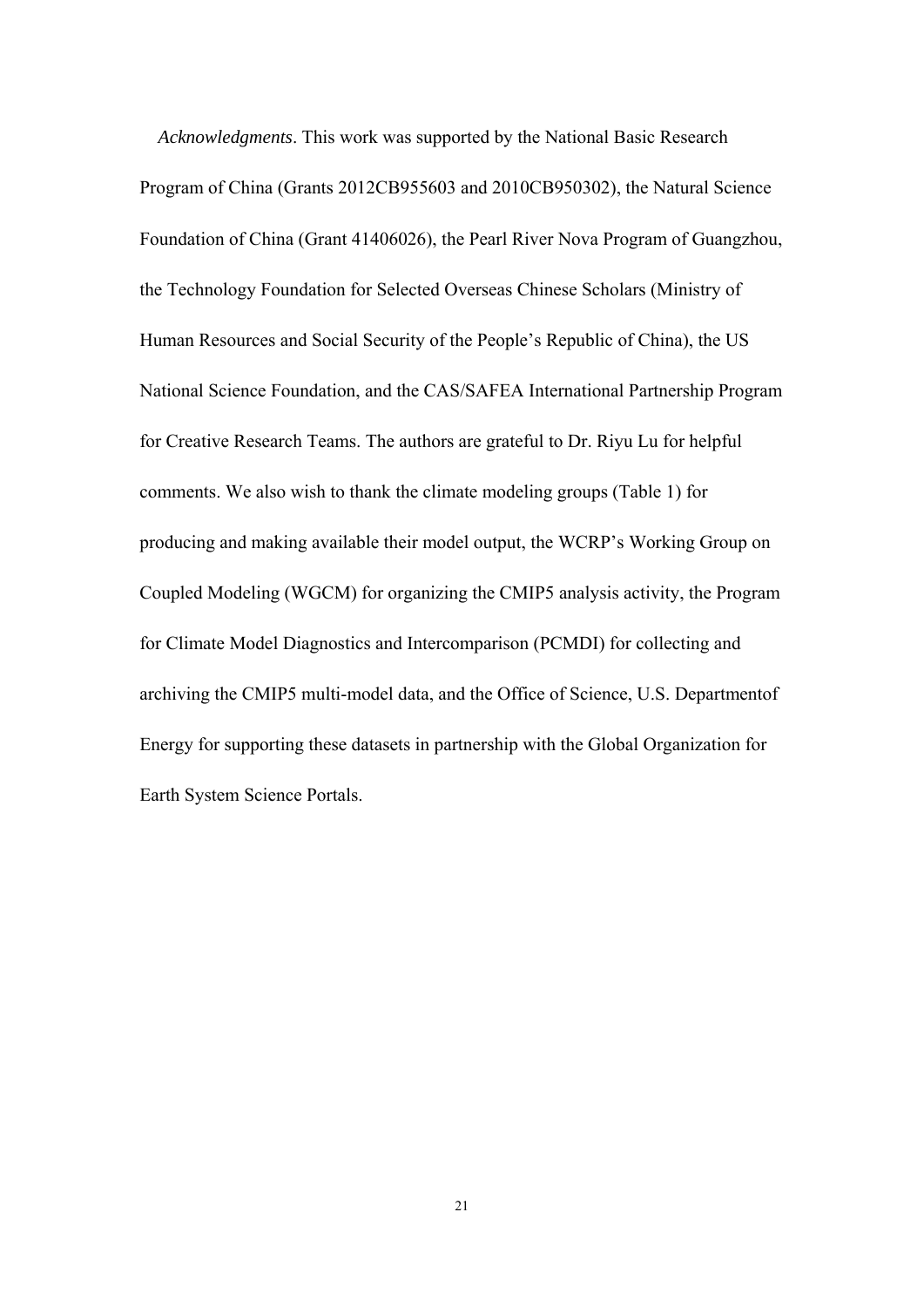#### **REFERENCES**

- AchutaRao, K., and K. R. Sperber, 2006: ENSO simulation in coupled ocean-atmosphere models: Are the current models better? *Climate Dyn.,* **27,**  $1 - 15$ .
- Adler, R. F., and Coauthors, 2003: The version 2 global precipitation climatology project (GPCP) monthly precipitation analysis (1979-present). *J. Hydrometeor.,* **4,** 1147–1167.
- Annamalai, H., K. Hamilton, and K. R. Sperber, 2007: The South Asian summer monsoon and its relationship with ENSO in the IPCC AR4 simulations. *J. Climate,* **20,** 1071–1092.
- Ashok, K., Z. Guan, and T. Yamagata, 2001: Impact of the Indian Ocean dipole on the relationship between the Indian monsoon rainfall and ENSO. *Geophys. Res. Lett.,* **28,** 4499–4502.
- Bjerknes, J., 1969: Atmospheric teleconnections from the equatorial Pacific. *Mon. Wea. Rev.,* **97,** 163–172.
- Boos, W. R., and Z. Kuang, 2010: Dominant control of the South Asian monsoon by orographic insulation versus plateau heating. *Nature,* **463,** 218–223.
- Boos, W. R., and J. V. Hurley, 2013: Thermodynamic bias in the multimodel mean boreal summer monsoon. *J. Climate,* **26,** 2279–2287.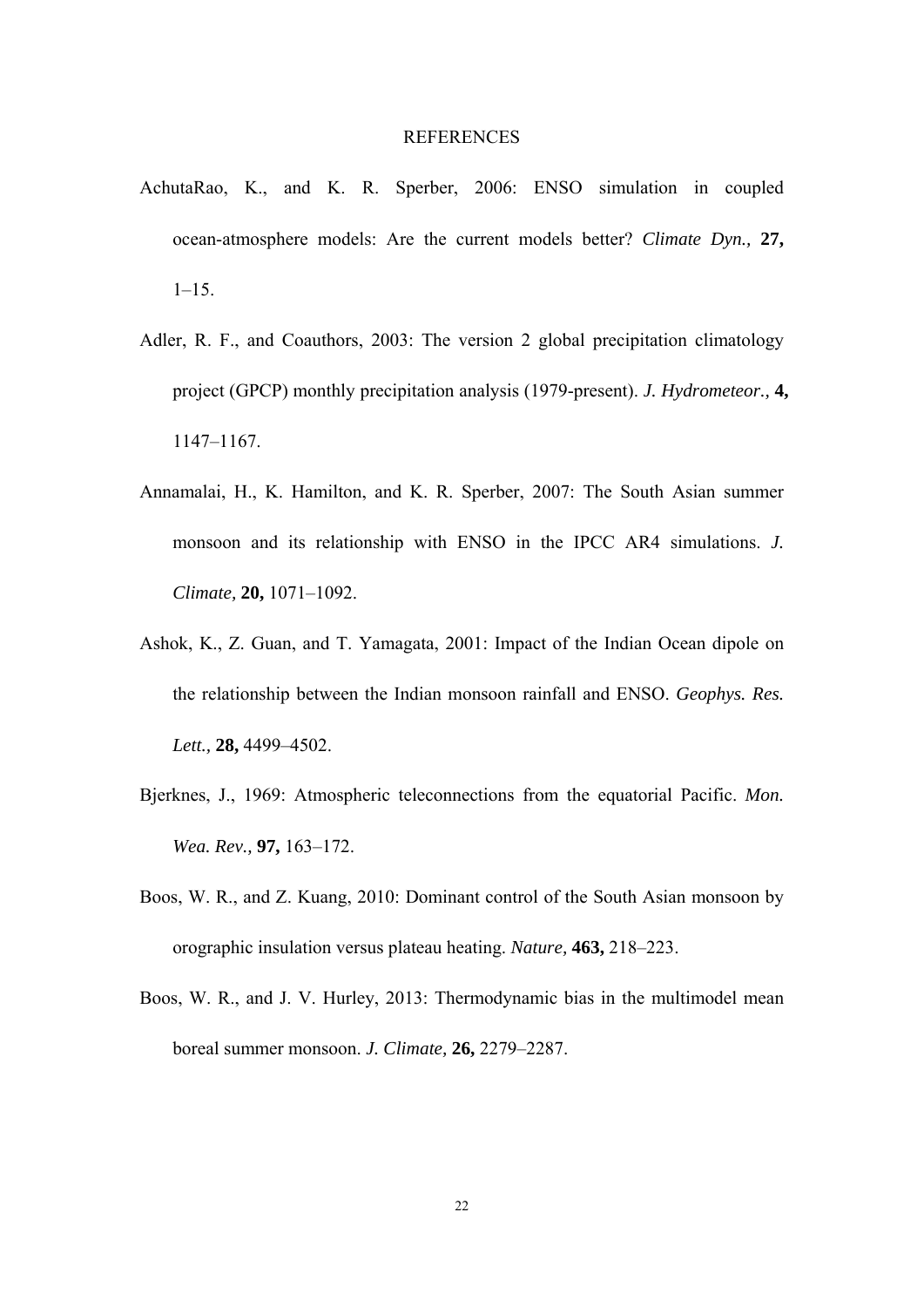- Cai, W., and T. Cowan, 2013: Why is the amplitude of the Indian Ocean Dipole overly large in CMIP3 and CMIP5 climate models? *Geophys. Res. Lett.,* **40,** 1200–1205.
- Cai, W., T. Cowan, and M. Raupach, 2009: Positive Indian Ocean Dipole events precondition southeast Australia bushfires. *Geophys. Res. Lett.,* **36,** L19710, doi:10.1029/2009GL039902.
- Cai, W., X.-T. Zheng, E. Weller, M. Collins, T. Cowan, M. Lengaigne, W. Yu, and T. Yamagata, 2013: Projected response of the Indian Ocean Dipole to greenhouse warming. *Nature Geosci.,* **6,** 999–1007.
- Cai, W., A. Santoso, G. J. Wang, E. Weller, L. Wu, K. Ashok, Y. Masumoto, and T. Yamagata, 2014: Increased frequency of extreme Indian Ocean Dipole events due to greenhouse warming. *Nature,* **510,** 254–258.
- Carton, J. A., and B. S. Giese, 2008: A reanalysis of Ocean climate using simple Ocean data assimilation (SODA). *Mon. Wea. Rev.,* **136,** 2999–3017.
- Chang, C. Y., J. A. Carton, S. A. Grodsky, and S. Nigam, 2007: Seasonal climate of the tropical Atlantic sector in the NCAR Community Climate System Model 3: Error structure and probable causes of errors. *J. Climate,* **20,** 1053–1070.
- Christensen, J. H. and Coauthors, 2013: Climate phenomena and their relevance for future regional climate change. In: *Climate Change 2013: The Physical Science Basis. Contribution of Working Group I to the Fifth Assessment Report of the Intergovernmental Panel on Climate Change* [Stocker, T. F. et al. (eds.)].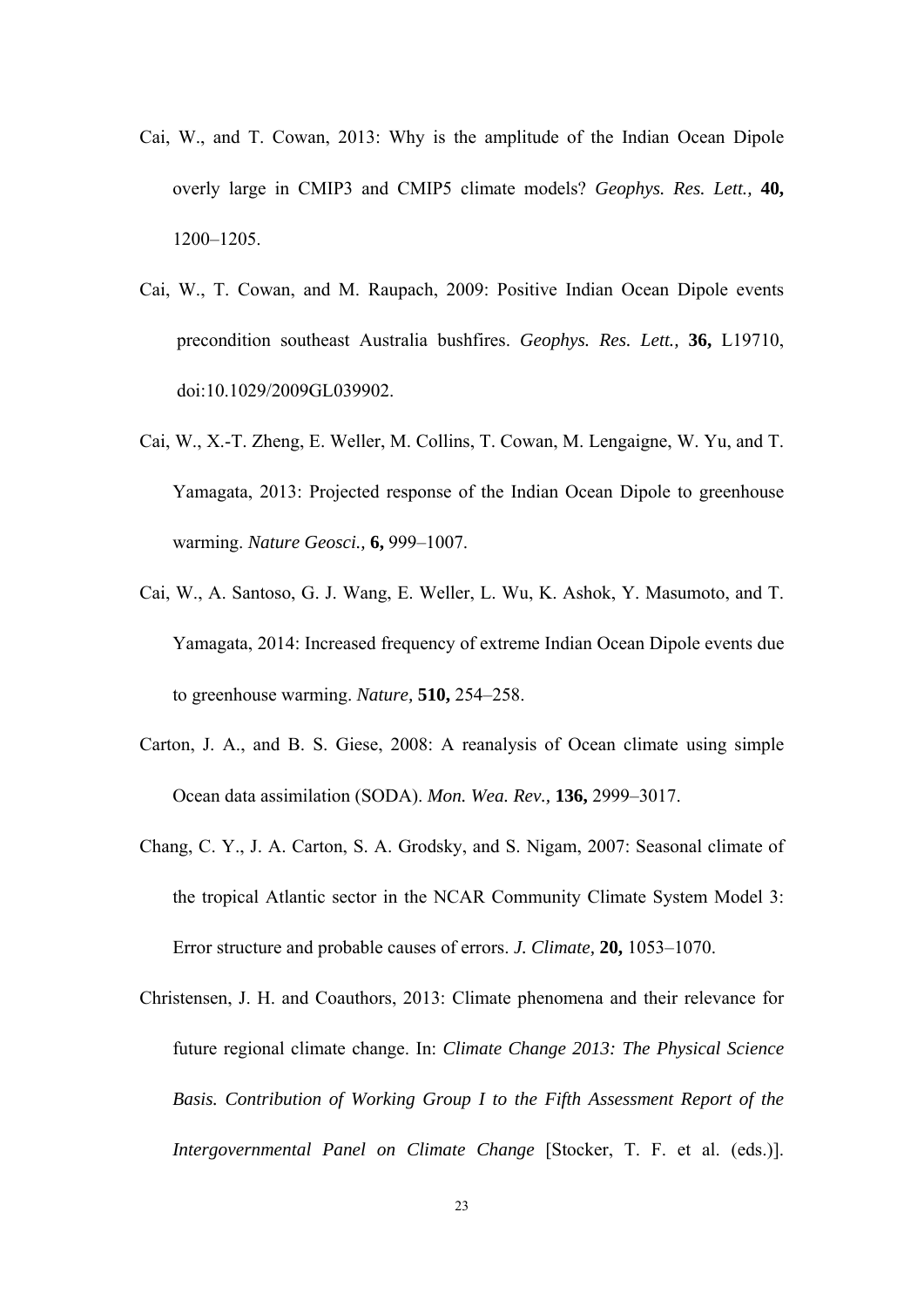Cambridge University Press, Cambridge, United Kingdom and New York, NY, USA.

- Davey, M. K., and Coauthors, 2002: STOIC: A study of coupled model climatology and variability in tropical ocean regions. *Climate Dyn.,* **18,** 403–420.
- de Szoeke, S. P., and S.-P. Xie, 2008: The tropical eastern Pacific seasonal cycle: Assessment of errors and mechanisms in IPCC AR4 coupled ocean-atmosphere general circulation models. *J. Climate,* **21,** 2573–2590.
- Du, Y., S.-P. Xie, G. Huang, and K. Hu, 2009: Role of air-sea interaction in the long persistence of El Nino-induced North Indian Ocean warming. *J. Climate,* **22,** 2023–2038.
- Du, Y., W.-J. Cai, and Y.-L. Wu, 2013: A new type of the Indian Ocean Dipole since the mid-1970s. *J. Climate*, **26,** 959–972.
- Grodsky, S. A., J. A. Carton, S. Nigam, and Y. M. Okumura, 2012: Tropical Atlantic biases in CCSM4. *J. Climate,* **25,** 3684–3700.
- Guan, Z., and T. Yamagata, 2003: The unusual summer of 1994 in East Asia: IOD teleconnections. *Geophys. Res. Lett.,* **30**(10), 1544, doi:10.1029/2002GL016831.
- Guilyardi, E., 2006: El Nino-mean state-seasonal cycle interactions in a multi-model ensemble. *Climate Dyn.,* **26,** 329–348.
- Ham, Y. G., and J. S. Kug, 2012: How well do current climate models simulate two types of El Nino? *Climate Dyn.,* **39,** 383–398.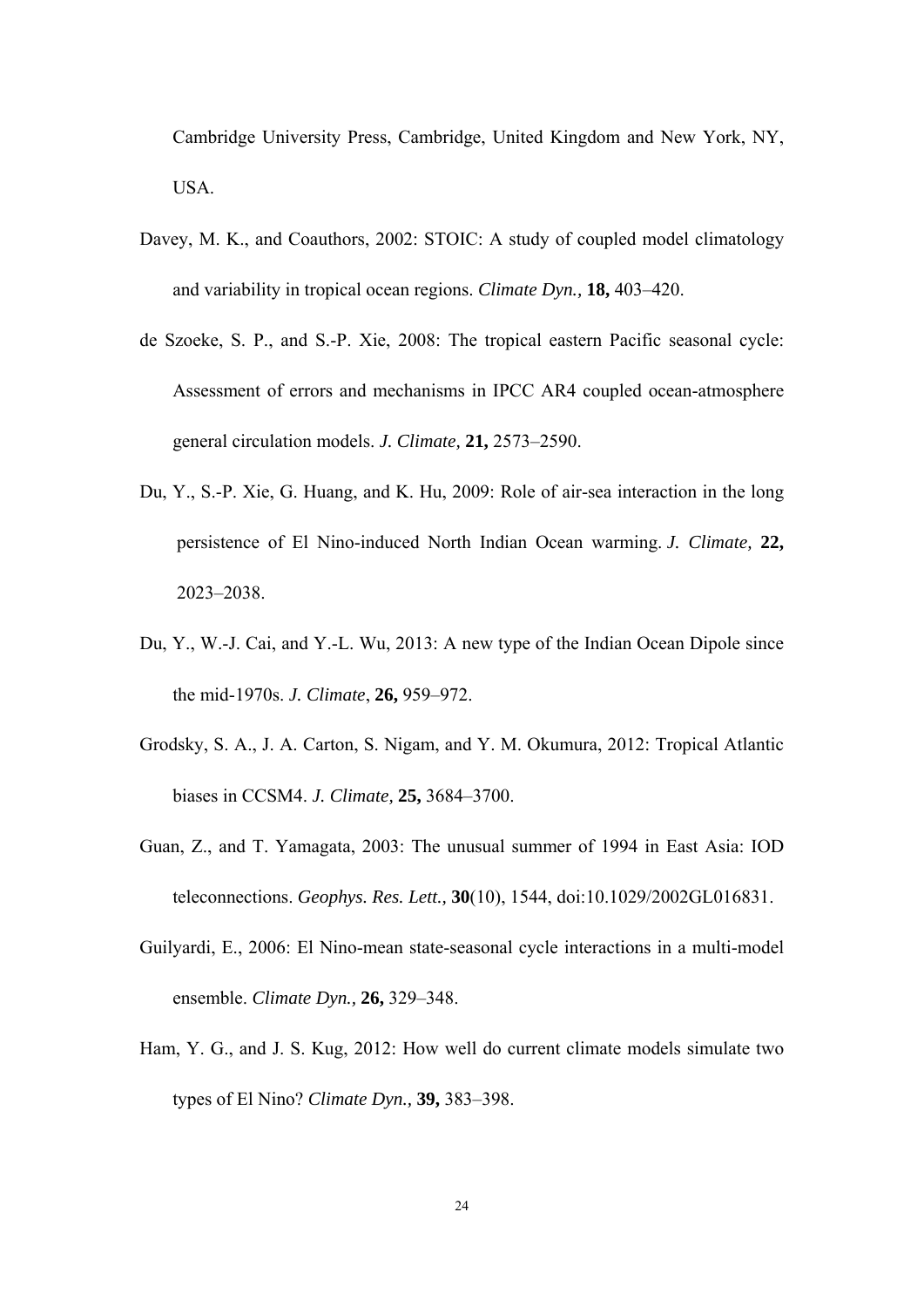- Hannachi, A., I. T. Jolliffe, and D. B. Stephenson, 2007: Empirical orthogonal functions and related techniques in atmospheric science: A review. *Int. J. Climatol.,* **27,** 1119–1152.
- Hashizume, M., T. Terao, and N. Minakawa, 2009: The Indian Ocean Dipole and malaria risk in the highlands of western Kenya. *Proc. Natl. Acad. Sci. USA,* **106,** 1857–1862.
- Held, I. M., and B. J. Soden, 2006: Robust responses of the hydrological cycle to global warming. *J. Climate,* **19,** 5686–5699.
- Hwang, Y.-T., and D. M. M. Frierson, 2013: Link between the double-intertropical convergence zone problem and cloud biases over the Southern Ocean. *Proc. Natl. Acad. Sci. USA,* **110,** 4935–4940.
- Izumo, T., C. Boyer Montegut, J.-J. Luo, S. K. Behera, S. Masson, and T. Yamagata, 2008: The role of the western Arabian Sea upwelling in Indian monsoon rainfall variability. *J. Climate,* **21,** 5603–5623.
- Kalnay, E, and Coauthors, 1996: The NCEP/NCAR 40-year reanalysis project. *Bull. Amer. Meteor. Soc.,* **77,** 437–471.
- Klein, S. A., B. J. Soden, and N.-C. Lau, 1999: Remote sea surface temperature variations during ENSO: Evidence for a tropical atmospheric bridge. *J. Climate,*  **12,** 917–932.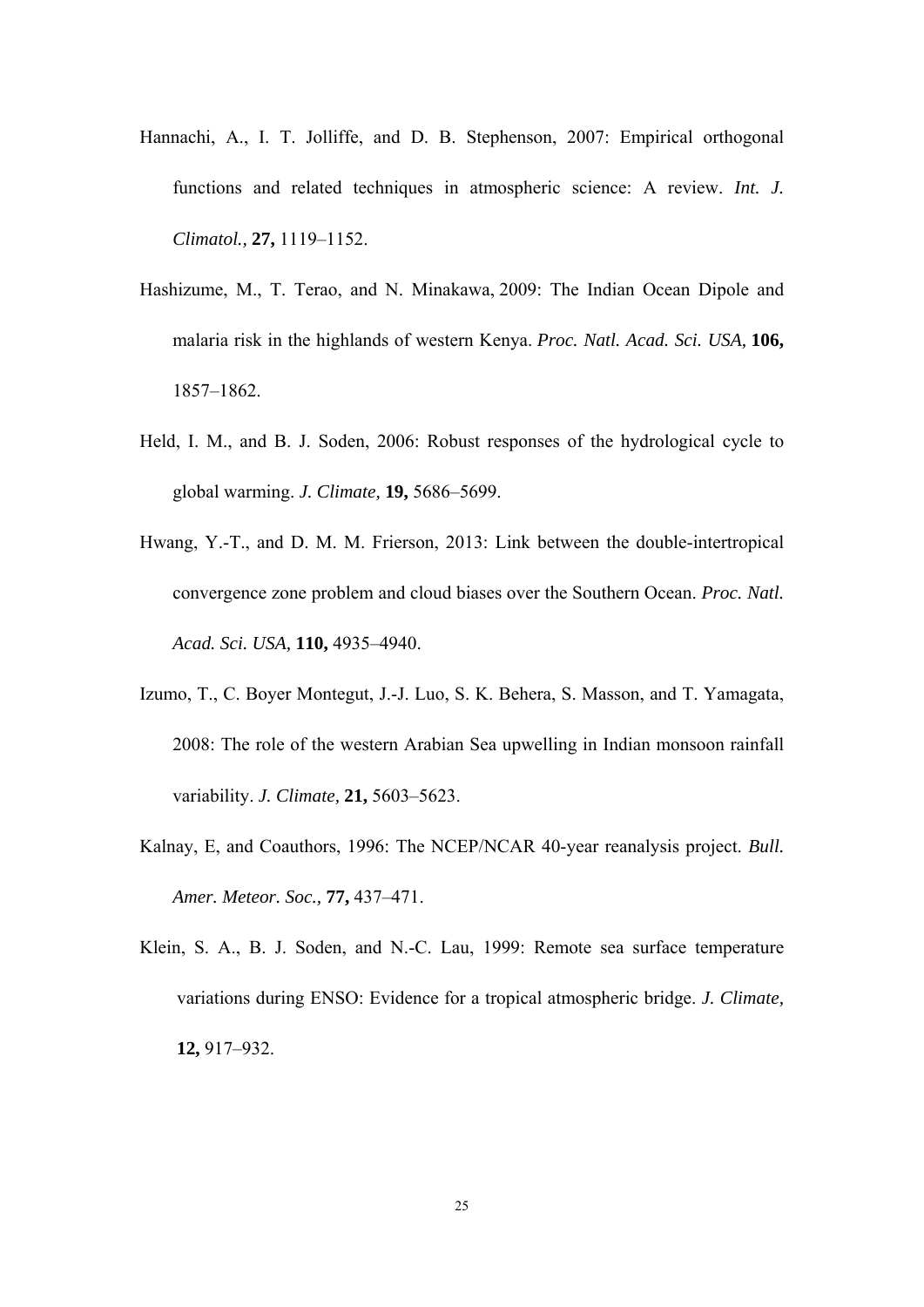- Knutson, T. R., and S. Manabe, 1995: Time-mean response over the tropical Pacific to increased CO2 in a coupled ocean-atmosphere model. *J. Climate,* **8,** 2181–2199.
- Kosaka, Y., S.-P. Xie, N.-C. Lau, and G. A. Vecchi, 2013: Origin of seasonal predictability for summer climate over the Northwestern Pacific. *Proc. Natl. Acad. Sci. USA,* **110,** 7574–7579.
- Kozar, M. E., and V. Misra, 2013: Evaluation of twentieth-century Atlantic warm pool simulations in historical CMIP5 runs. *Climate Dyn.,* **41,** 2375–2391.
- Latif, M., and Coauthors, 2001: ENSIP: The El Niño simulation intercomparison project. *Climate Dyn.,* **18,** 255–276.
- Lau, K. M, M. K. Kim, and K. M. Kim, 2006: Asian summer monsoon anomalies induced by aerosol direct forcing: The role of the Tibetan Plateau. *Climate Dyn.,* **26,** 855–864.
- Lau, N.-C., and M. J. Nath, 2000: Impact of ENSO on the variability of the Asian-Australian monsoons as simulated in GCM experiments. *J. Climate,* **13,**  4287–4309.
- Lee, T., D. E. Waliser, J.-L. F. Li, F. W. Landerer, and M. M. Gierach, 2013: Evaluation of CMIP3 and CMIP5 wind stress climatology using satellite measurements and atmospheric reanalysis products. *J. Climate,* **26,** 5810–5826.
- Li, C., and M. Yanai, 1996: The onset and interannual variability of the Asian summer monsoon in relation to land-sea thermal contrast. *J. Climate,* **9,** 358–375.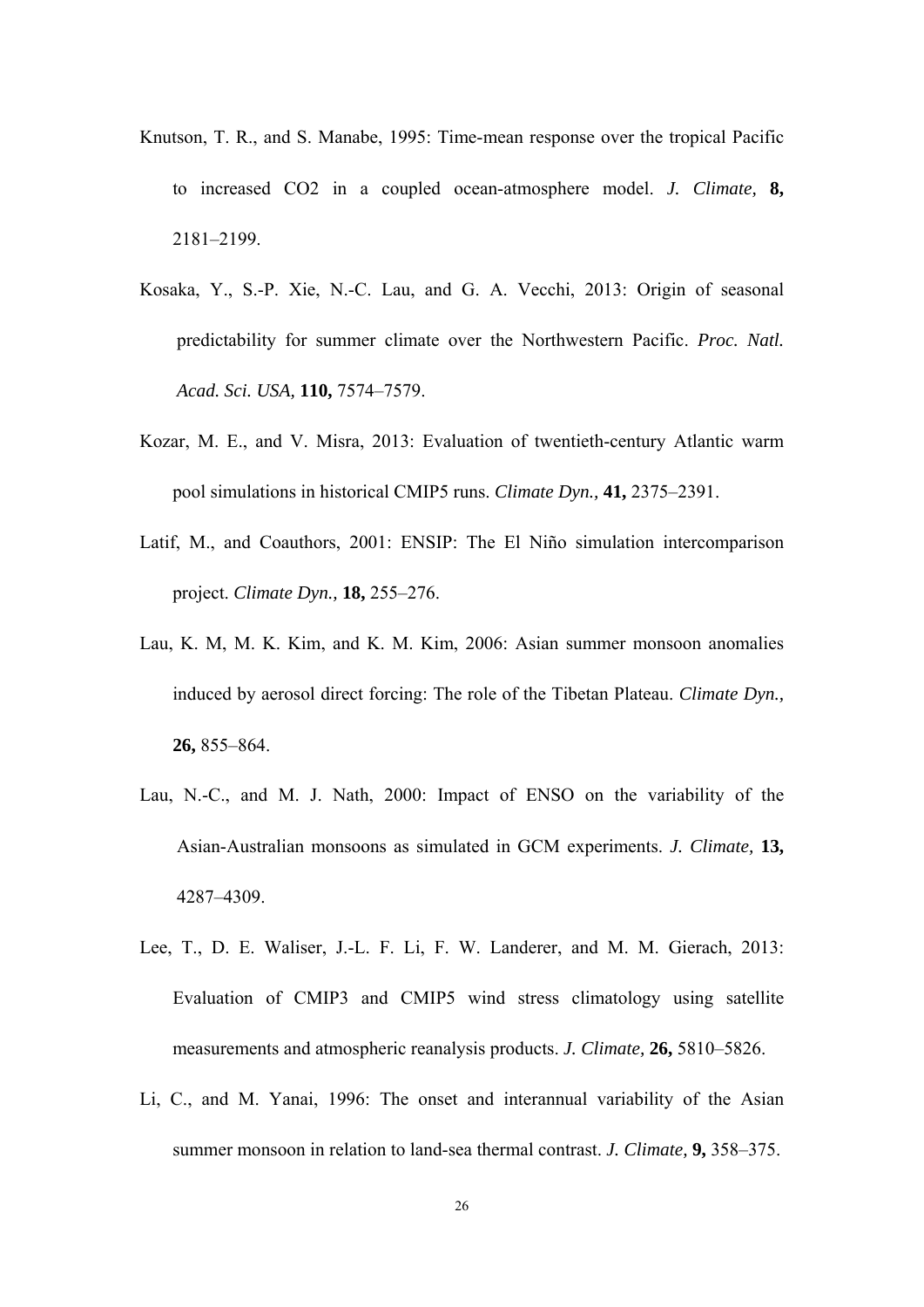- Li, G., and S.-P. Xie, 2012: Origins of tropical-wide SST biases in CMIP multi-model ensembles. *Geophys. Res. Lett.,* **39,** L22703, doi:10.1029/2012GL053777.
- Li, G., and S.-P. Xie, 2014: Tropical biases in CMIP5 multimodel ensemble: The excessive equatorial Pacific cold tongue and double ITCZ problems. *J. Climate,* **27,** 1765–1780.
- Li, G., S.-P. Xie, and Y. Du, 2015: Climate model errors over the South Indian Ocean thermocline dome and their effect on the basin mode of interannual variability. *J. Climate,* submitted.
- Lin, J.-L., 2007: The double-ITCZ problem in IPCC AR4 coupled GCMs: Ocean-atmosphere feedback analysis. *J. Climate,* **20,** 4497–4525.
- Liu, H., C. Wang, S.-K. Lee, and D. B. Enfield, 2013: Atlantic warm pool variability in the CMIP5 simulations. *J. Climate,* **26,** 5315–5336.
- Liu, L., S.-P. Xie, X.-T. Zheng, T. Li, Y. Du, G. Huang, and W.-D. Yu, 2014: Indian Ocean variability in the CMIP5 multi-model ensemble: The zonal dipole mode. *Climate Dyn.,* **43,** 1715–1730.
- Mechoso, C. R., and Coauthors, 1995: The seasonal cycle over the tropical Pacific in coupled ocean-atmosphere general circulation models. *Mon. Wea. Rev.,* **123,** 2825–2838.
- Misra, V., L. Marx, M. Fennessey, B. Kirtman, and J. L. Kinter III, 2008: A comparison of climate prediction and simulation over tropical Pacific. *J. Climate,* **21,** 3601–3611.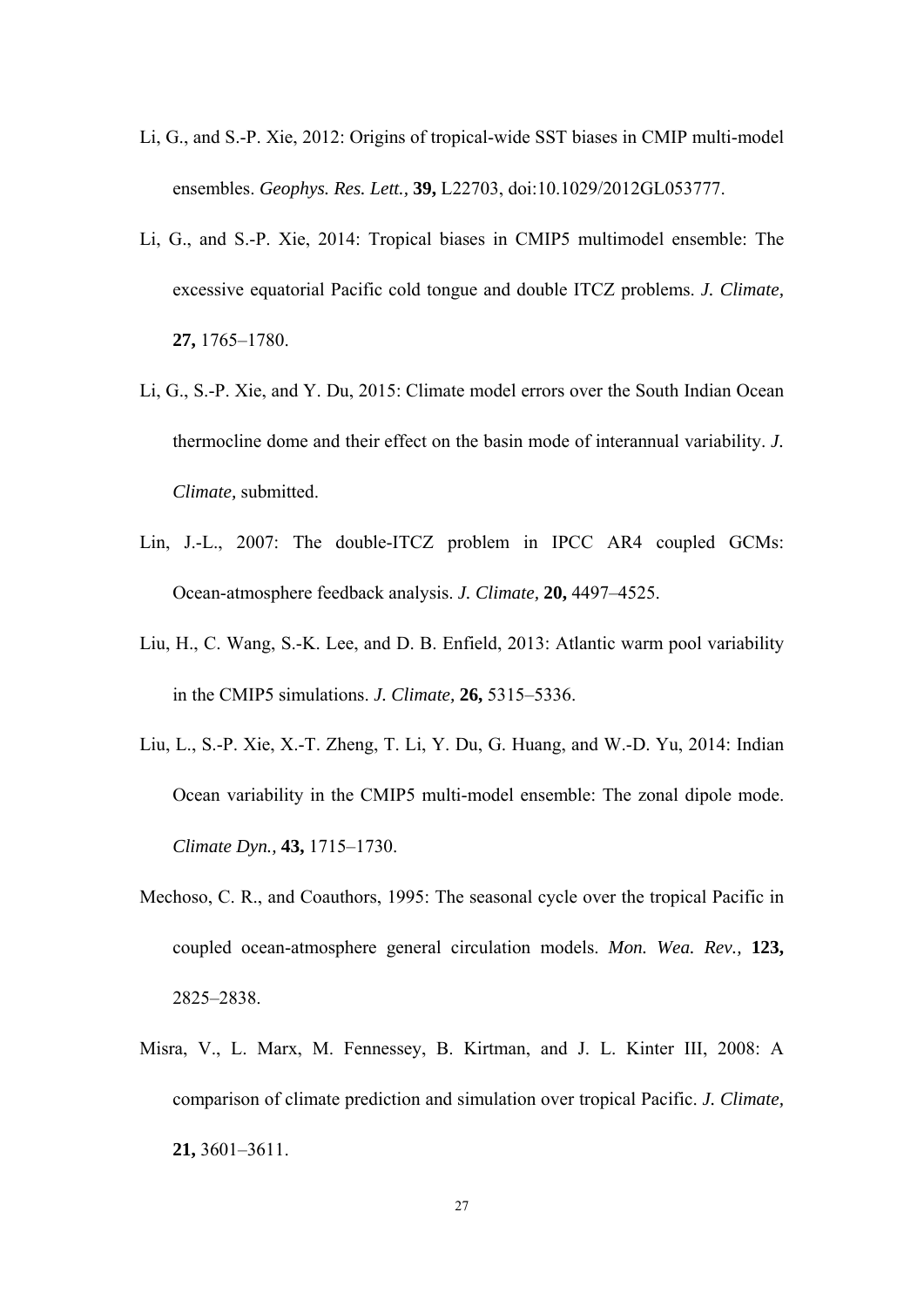- Murtugudde, R. G., J. P. McCreary, and A. J. Busalacchi, 2000: Oceanic processes associated with anomalous events in the Indian Ocean with relevance to 1997-1998. *J. Geophys. Res.,* **105,** 3295–3306.
- Neelin, J. D., and Coauthors, 1992: Tropical air-sea interaction in general circulation models. *Climate Dyn.,* **7,** 73–104.
- Ogata, T., and S.-P. Xie, 2011: Semiannual cycle in zonal wind over the equatorial Indian Ocean. *J. Climate,* **24,** 6471–6485.
- Okumura, Y., and S.-P. Xie, 2004: Interaction of the Atlantic equatorial cold tongue and African monsoon. *J. Climate,* **17,** 3588–3601.
- Rayner, N. A., D. E. Parker, E. B. Horton, C. K. Folland, L. V. Alexander, D. P. Rowell, E. C. Kent, and A. Kaplan, 2003: Global analyses of sea surface temperature, sea ice, and night marine air temperature since the late nineteenth century. *J. Geophys. Res.,* **108**(D14), 4407, doi:10.1029/2002JD002670.
- Richter, I., and S.-P. Xie, 2008: On the origin of equatorial Atlantic biases in coupled general circulation models. *Climate Dyn.,* **31,** 587–598.
- Saji, N. H., B. N. Goswami, P. N. Vinayachandran, and T. Yamagata, 1999: A dipole mode in the tropical Indian Ocean. *Nature,* **401,** 360–363.
- Schott, F. A., and J. P. McCreary, 2001: The monsoon circulation of the Indian Ocean. *Prog. Oceanogr.,* **51,** 1–123.
- Schott, F., M. Dengler, and R. Schoenefeldt, 2002: The shallow thermohaline circulation of the Indian Ocean. *Prog. Oceanogr.,* **53,** 57–103.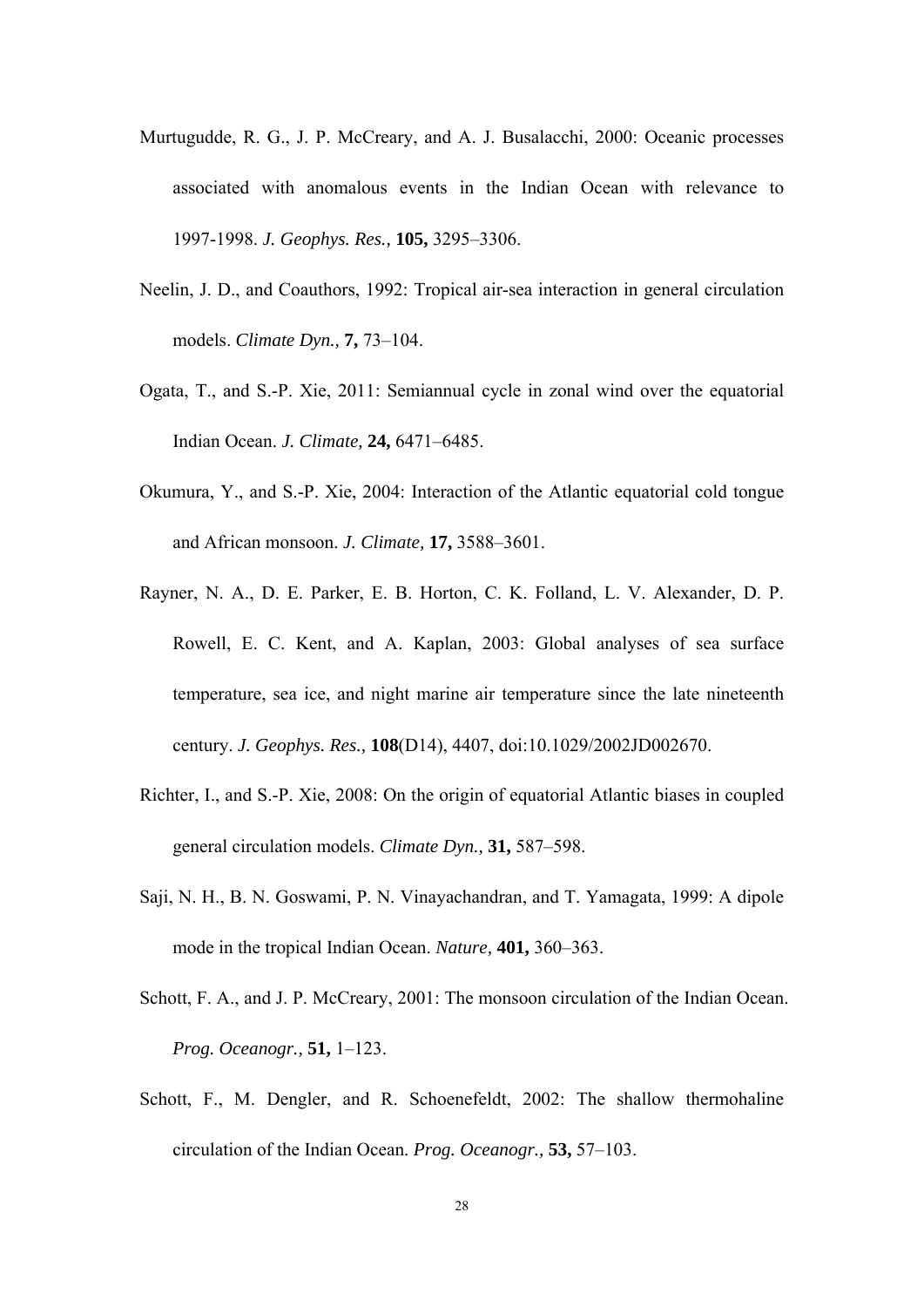- Schott, F. A., S.-P. Xie, and J. P. McCreary, 2009: Indian Ocean circulation and climate variability. *Rev. Geophys.,* **47,** RG1002, doi:10.1029/2007RG000245.
- Song, X., and G. Zhang, 2009: Convection parameterization, tropical Pacific double ITCZ, and upper-ocean biases in the NCAR CCSM3. Part I: Climatology and atmospheric feedback. *J. Climate,* **22,** 4299–4315.
- Taylor, K. E., J. S. Ronald, and G. A. Meehl, 2012: An overview of CMIP5 and the experiment design. *Bull. Amer. Meteor. Soc.,* **93,** 485–498.
- Ummenhofer, C. C., A. S. Gupta, P. R. Briggs, M. H. England, P. C. McIntosh, G. A. Meyers, M. J. Pook, M. R. Raupach, and J. S. Risbey, 2011: Indian and Pacific Ocean influences on southeast Australian drought and soil moisture. *J. Climate,* **24,** 1313–1336.
- Uppala, S. M., and Coauthors, 2005: The ERA-40 re-analysis. *Q. J. R. Meteor. Soc.,* **131,** 2961–3012.
- Vecchi, G. A., and B. J. Soden, 2007: Global warming and the weakening of the tropical circulation. *J. Climate,* **20,** 4316–4340.
- Wahl, S., M. Latif, W. Park, and N. Keenlyside, 2011: On the tropical Atlantic SST warm bias in the Kiel climate model. *Climate Dyn.,* **36,** 891–906.
- Wang, C., L. Zhang, S.-K. Lee, L. Wu, and C. R. Mechoso, 2014: A global perspective on CMIP5 climate model biases. *Nature Climate Change,* **4,**  201–205.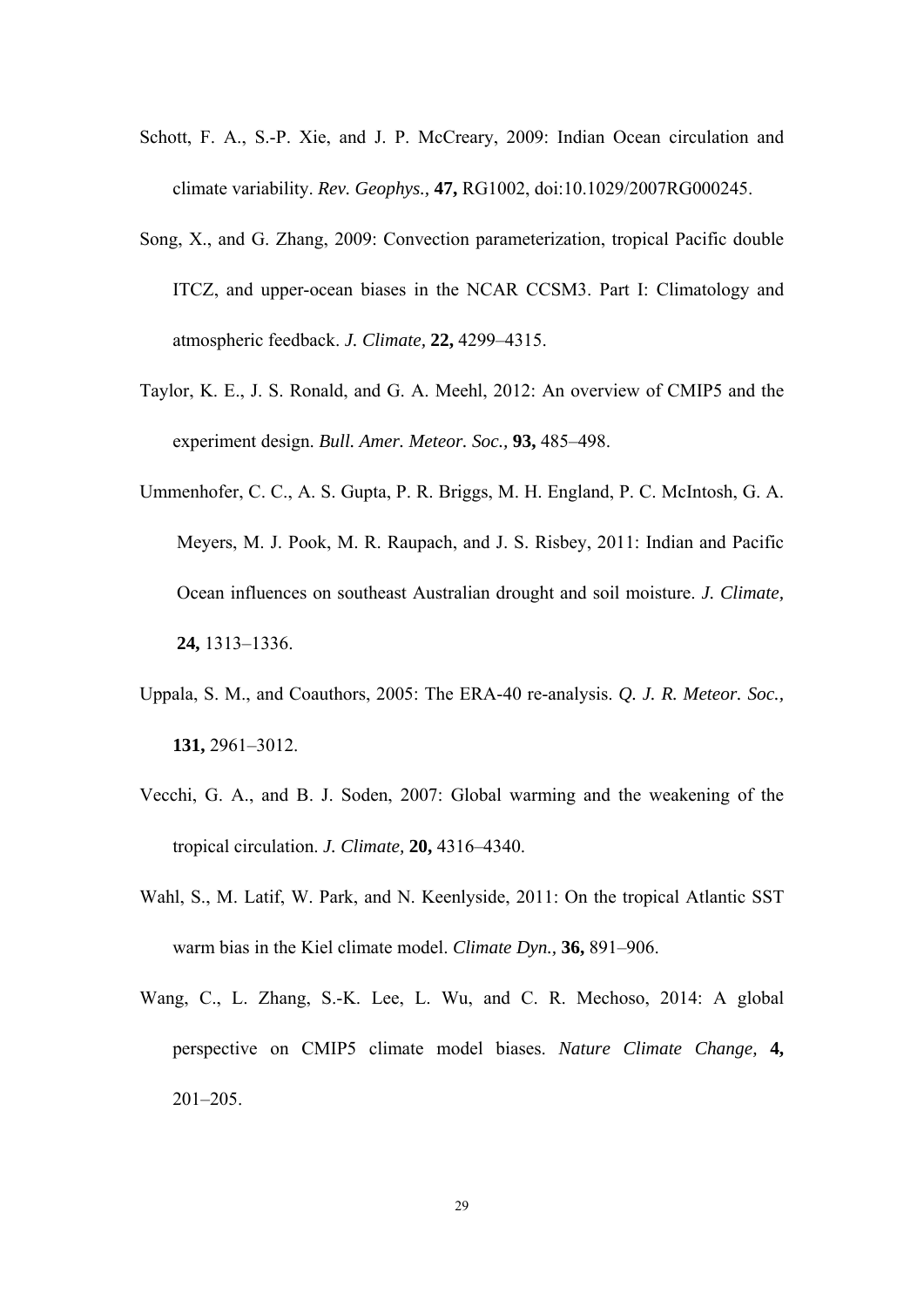- Webster, P. J., A. M. Moore, J. P. Loschnigg, and R. R. Leben, 1999: Coupled ocean-atmosphere dynamics in the Indian Ocean during 1997-98. *Nature,* **401,** 356–360.
- Weller, E., and W. Cai, 2013a: Asymmetry in the IOD and ENSO teleconnection in a CMIP5 model ensemble and its relevance to regional rainfall. *J. Climate,* **26,** 5139–5149.
- Weller, E., and W. Cai, 2013b: Realism of the Indian Ocean Dipole in CMIP5 models: The implications for climate projections. *J. Climate,* **26,** 6649–6659.
- Wittenberg, A. T., A. Rosati, N.-C. Lau, and J. J. Ploshay, 2006: GFDL's CM2 global coupled climate models. Part III: Tropical Pacific climate and ENSO. *J. Climate,* **19,** 698–722.
- Wyrtki, K., 1973: An equatorial jet in the Indian Ocean. *Science,* **181,** 262–264.
- Xie, S.-P., H. Annamalai, F. A. Schott, and J. P. McCreary, 2002: Structure and mechanisms of South Indian Ocean climate variability. *J. Climate,* **15,** 864–878.
- Xie, S.-P., K. Hu, J. Hafner, H. Tokinaga, Y. Du, G. Huang, and T. Sampe, 2009: Indian Ocean capacitor effect on Indo-western Pacific climate during the summer following El Nino. *J. Climate,* **22,** 730–747.
- Yamagata, T., S. K. Behera, J.-J. Luo, S. Masson, M. Jury, and S. A. Rao, 2004: Coupled ocean-atmosphere variability in the tropical Indian Ocean in Earth's Climate: The Ocean-Atmosphere Interaction. In *Geophys. Monogr. Ser.*, edited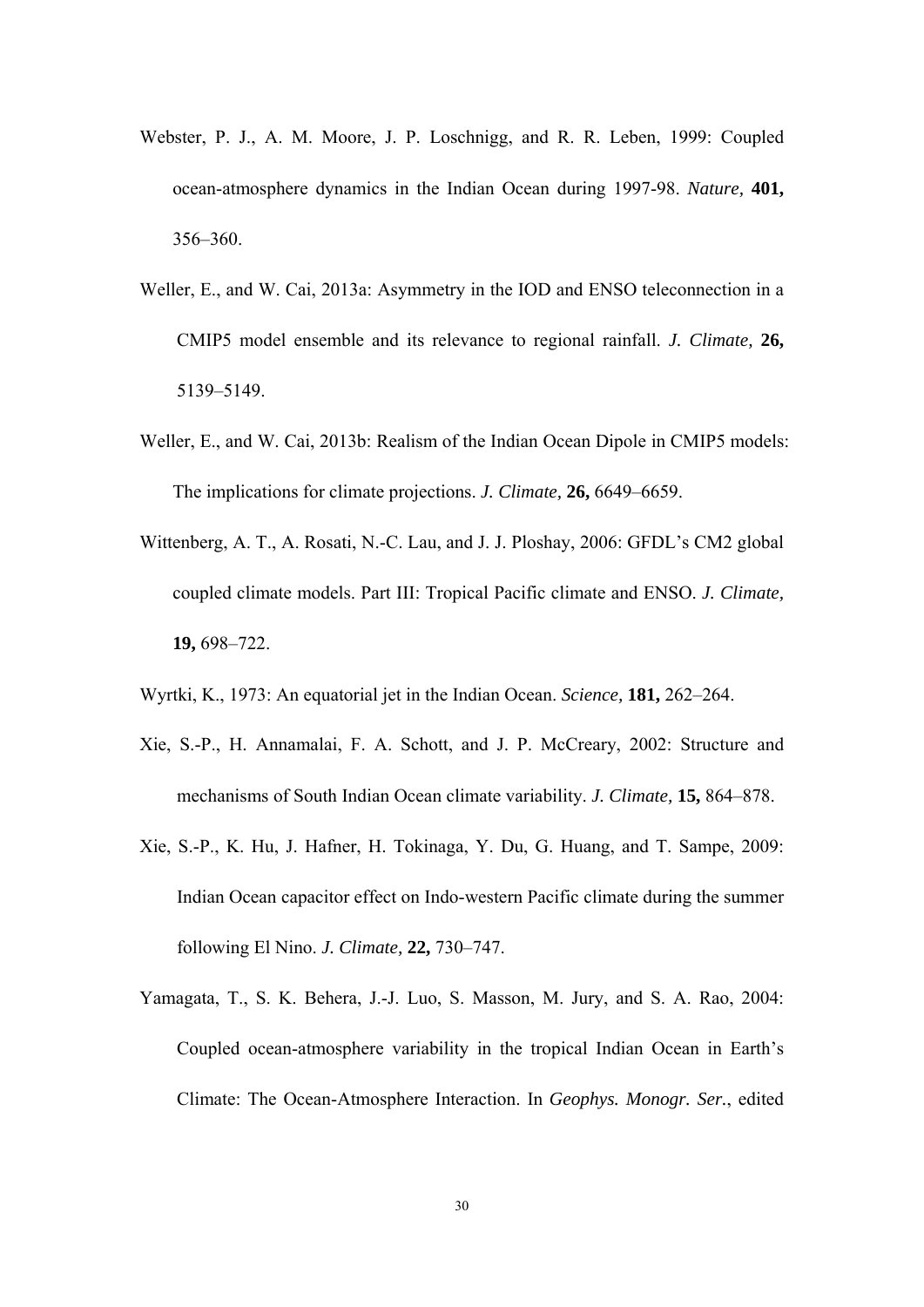by Wang, C., S.-P. Xie, and J. A. Carton, 189–211, vol. 147, American Geophysical Union, Washington, D.C., USA.

- Yang, J., Q. Liu, S.-P. Xie, Z. Liu, and L. Wu, 2007: Impact of the Indian Ocean SST basin mode on the Asian summer monsoon. *Geophys. Res. Lett.,* **34,** L02708, doi:10.1029/2006GL028571.
- Yu, J.-Y., and C. R. Mechoso, 1999: Links between annual variations of Peruvian stratocumulus clouds and of SST in the eastern equatorial Pacific. *J. Climate,* **12,**  3305–3318.
- Zhang, G. J., and H. Wang, 2006: Toward mitigating the double ITCZ problem in NCAR CCSM3. *Geophys. Res. Lett.,* **33,** L06709, doi:10.1029/2005GL025229.
- Zheng, X.-T., S.-P. Xie, G. A. Vecchi, Q. Liu, and J. Hafner, 2010: Indian Ocean dipole response to global warming: Analysis of ocean-atmospheric feedbacks in a coupled model. *J. Climate,* **23,** 1240–1253.
- Zheng, X.-T., S.-P. Xie, Y. Du, L. Liu, G. Huang, and Q. Liu, 2013: Indian Ocean Dipole response to global warming in the CMIP5 multi-model ensemble. *J. Climate*, **26,** 6067–6080.
- Zheng, Y., J.-L. Lin, and T. Shinoda, 2012: The equatorial Pacific cold tongue simulated by IPCC AR4 coupled GCMs: Upper ocean heat budget and feedback analysis. *J. Geophys. Res.,* **117,** C05024, doi:10.1029/2011JC007746.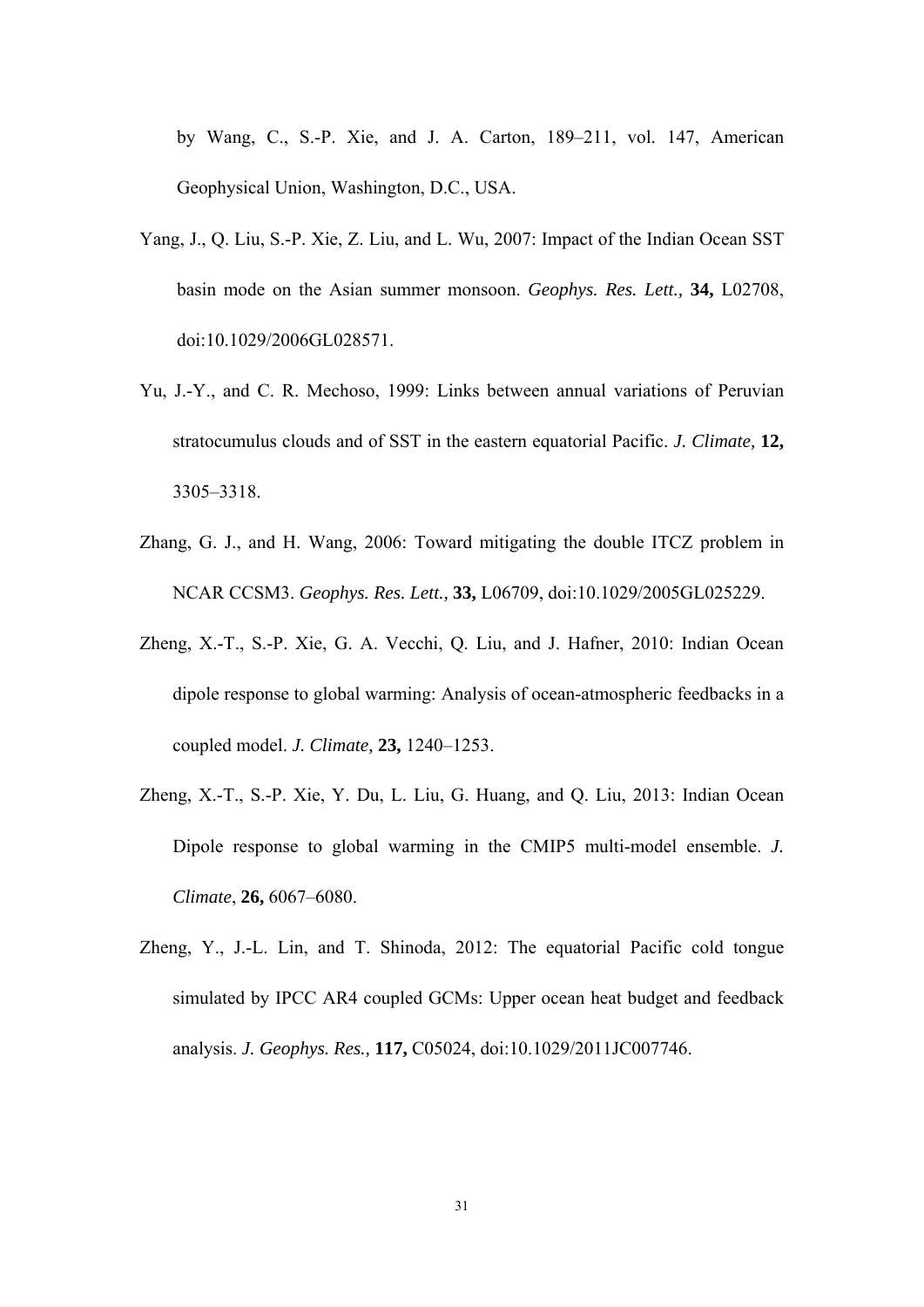| Model name          | Model group (or center) | Label          |
|---------------------|-------------------------|----------------|
| ACCESS1-0           | <b>CSIRO</b>            | M <sub>1</sub> |
| CanESM2             | CCCma                   | M <sub>2</sub> |
| CCSM4               | <b>NCAR</b>             | M <sub>3</sub> |
| CNRM-CM5            | <b>CNRM/CERFACS</b>     | M4             |
| CSIRO-Mk3.6         | CSIRO/QCCCE             | M <sub>5</sub> |
| FGOALS-S2           | IAP                     | M6             |
| GFDL-ESM2G          | <b>NOAA GFDL</b>        | M <sub>7</sub> |
| GFDL-ESM2M          | <b>NOAA GFDL</b>        | M8             |
| GISS-E2-R           | <b>NASA GISS</b>        | M <sub>9</sub> |
| HadGEM2-CC          | <b>MOHC</b>             | M10            |
| HadGEM2-ES          | <b>MOHC</b>             | M11            |
| INMCM4              | <b>INM</b>              | M12            |
| <b>IPSL-CM5R-LR</b> | <b>IPSL</b>             | M13            |
| <b>IPSL-CM5R-MR</b> | <b>IPSL</b>             | M14            |
| MIROC5              | <b>JAMSTEC</b>          | M15            |
| MPI-ESM-LR          | MPI-M                   | M16            |
| MPI-ESM-MR          | MPI-M                   | M17            |
| MRI-CGCM3           | <b>MRI</b>              | M18            |
| NorESM1-M           | <b>NCC</b>              | M19            |

**Table 1.** A list of the 19 CMIP5 CGCMs used in this study and the labels to denote

# them in the figures and text.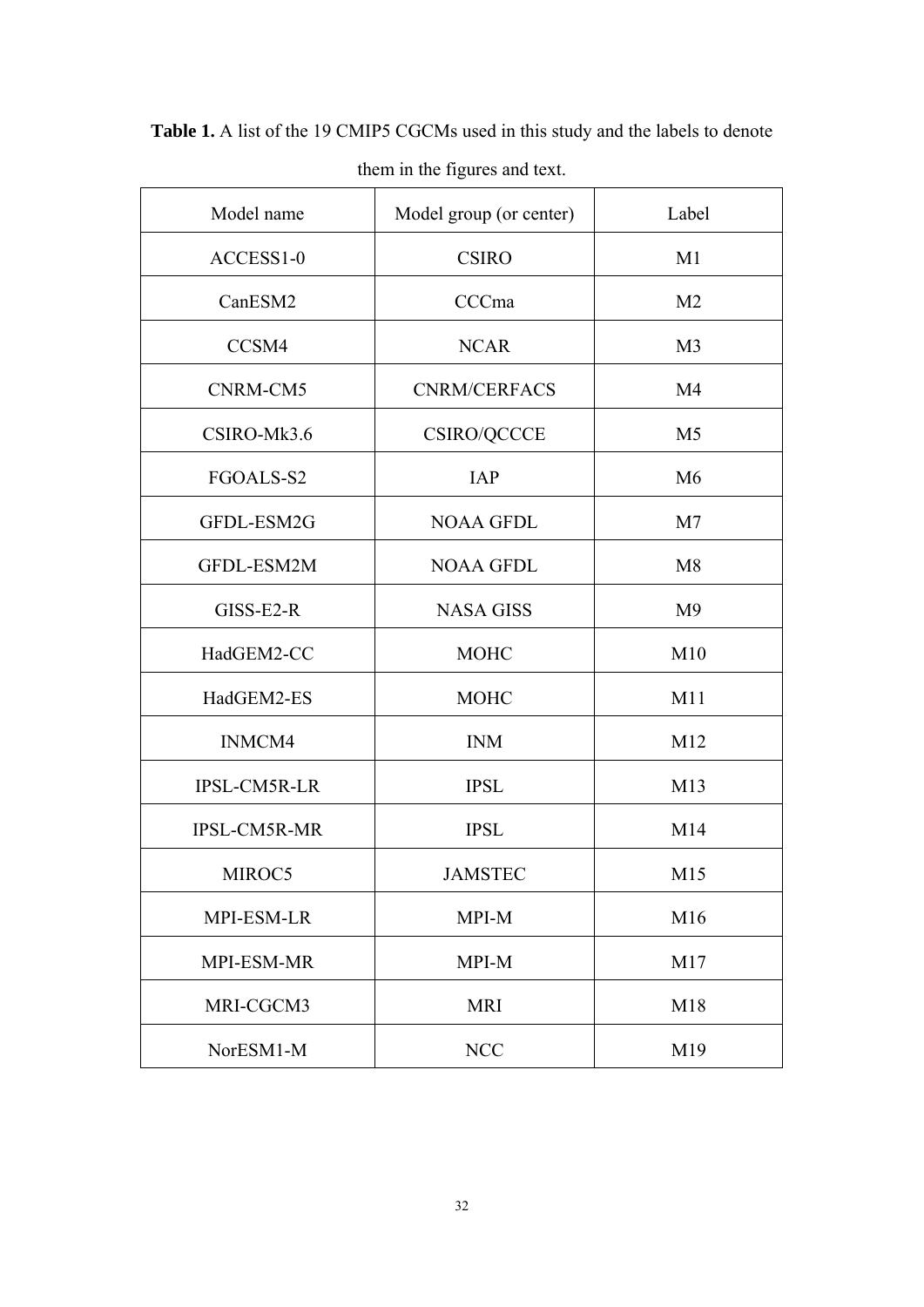

**Figure 1.** Zonal sections of annual mean (a) zonal wind (m/s), (b) precipitation (mm/day), and (c) SST (°C) along the equator in observations (black line) and 19 CMIP5 CGCMs (colored lines).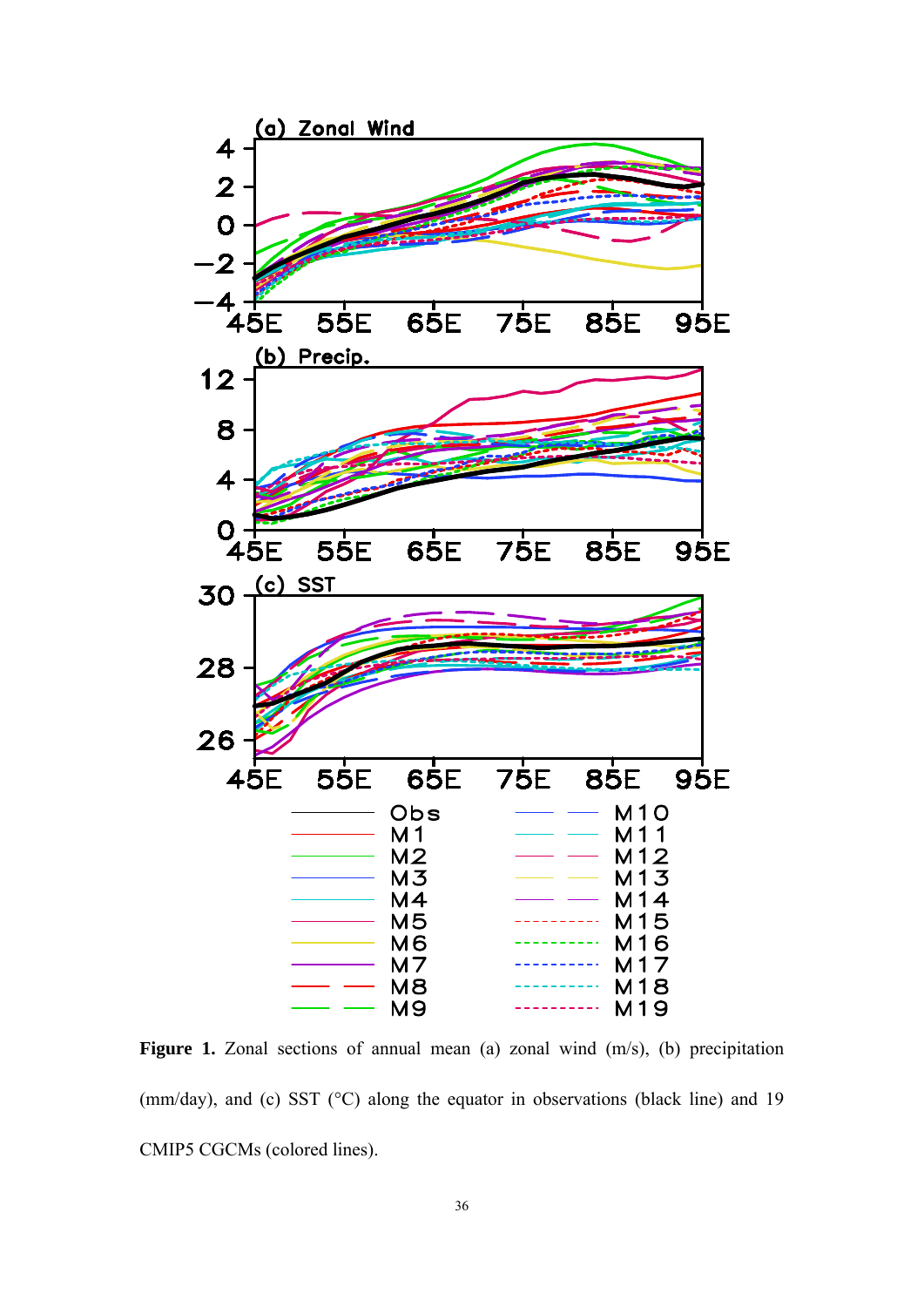

Figure 2. (a) Annual mean 925 mb wind (vectors, m/s), precipitation (color shaded, mm/day), and SST (black contours, °C) in observations; (b) The multi-model ensemble mean (MME) biases of annual mean 925 mb wind (vectors), precipitation [gray shaded and white contours, contour interval (CI) 0.1], and SST (color contours, CI 0.01) in 19 CMIP5 CGCMs. The precipitation and SST for observations and each CGCM in (b) are normalized by their tropical IO  $(40^{\circ} - 110^{\circ}E, 20^{\circ}S - 20^{\circ}N)$  means. The wind speed smaller than 0.6 m/s and 0.3 m/s in (a) and (b) has been masked out, respectively.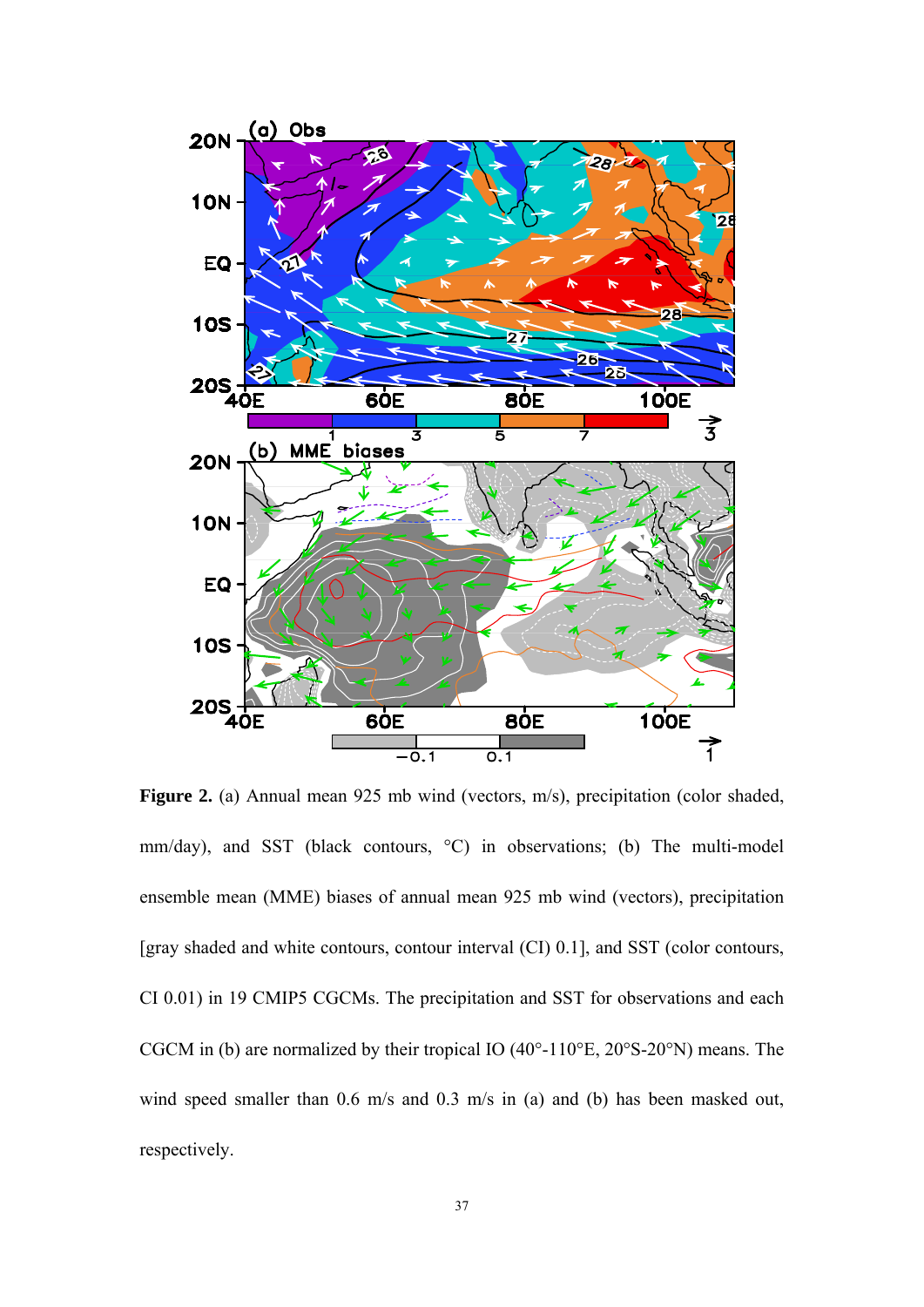

**Figure 3.** The MME biases of seasonal SST (°C) in boreal (a) spring (March-May, MAM), (b) summer (June-August, JJA), (c) autumn (September-November, SON), and winter (December-February, DJF) in 19 CMIP5 CGCMs.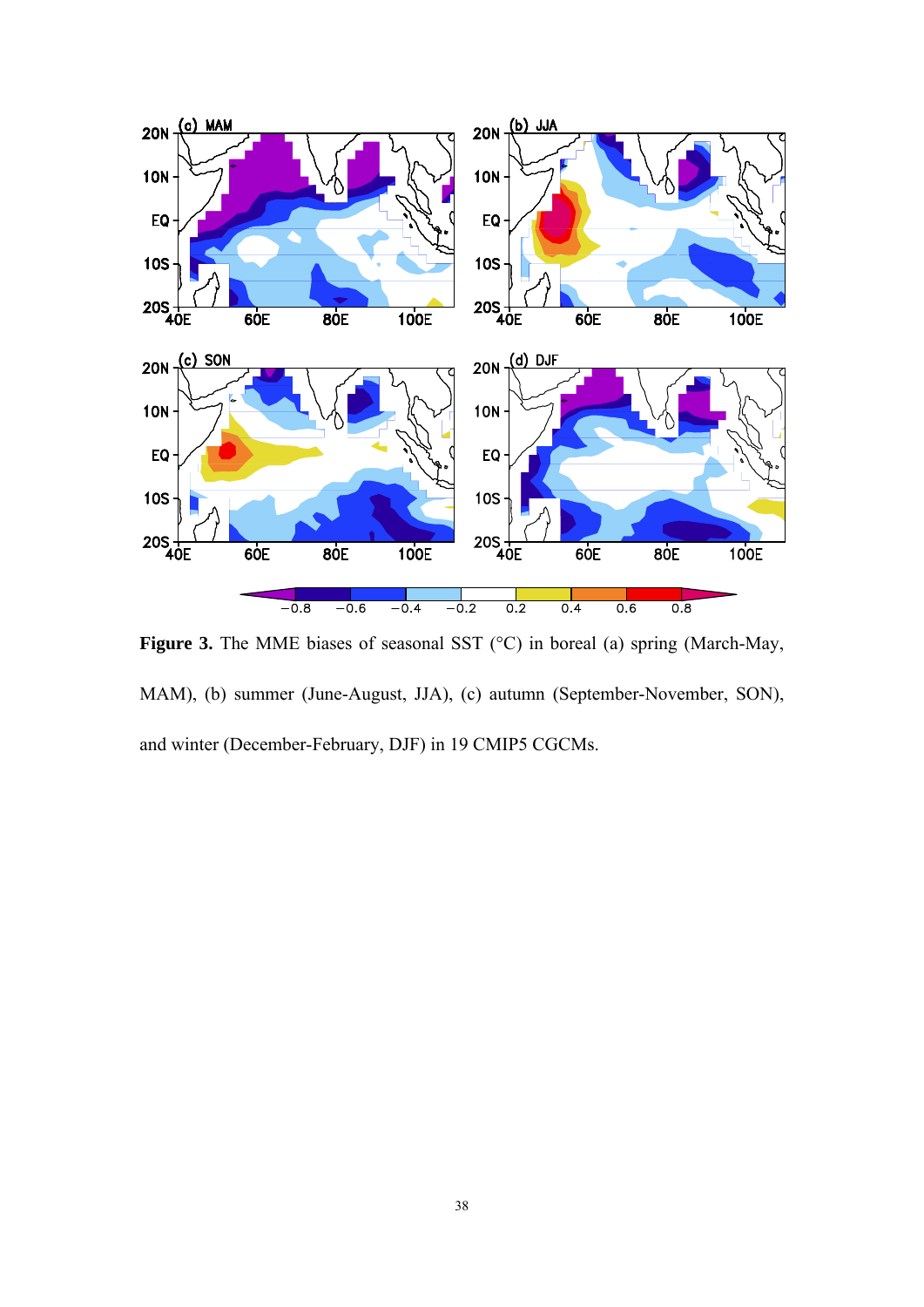

**Figure 4.** Same as Figure 1, but for June-November.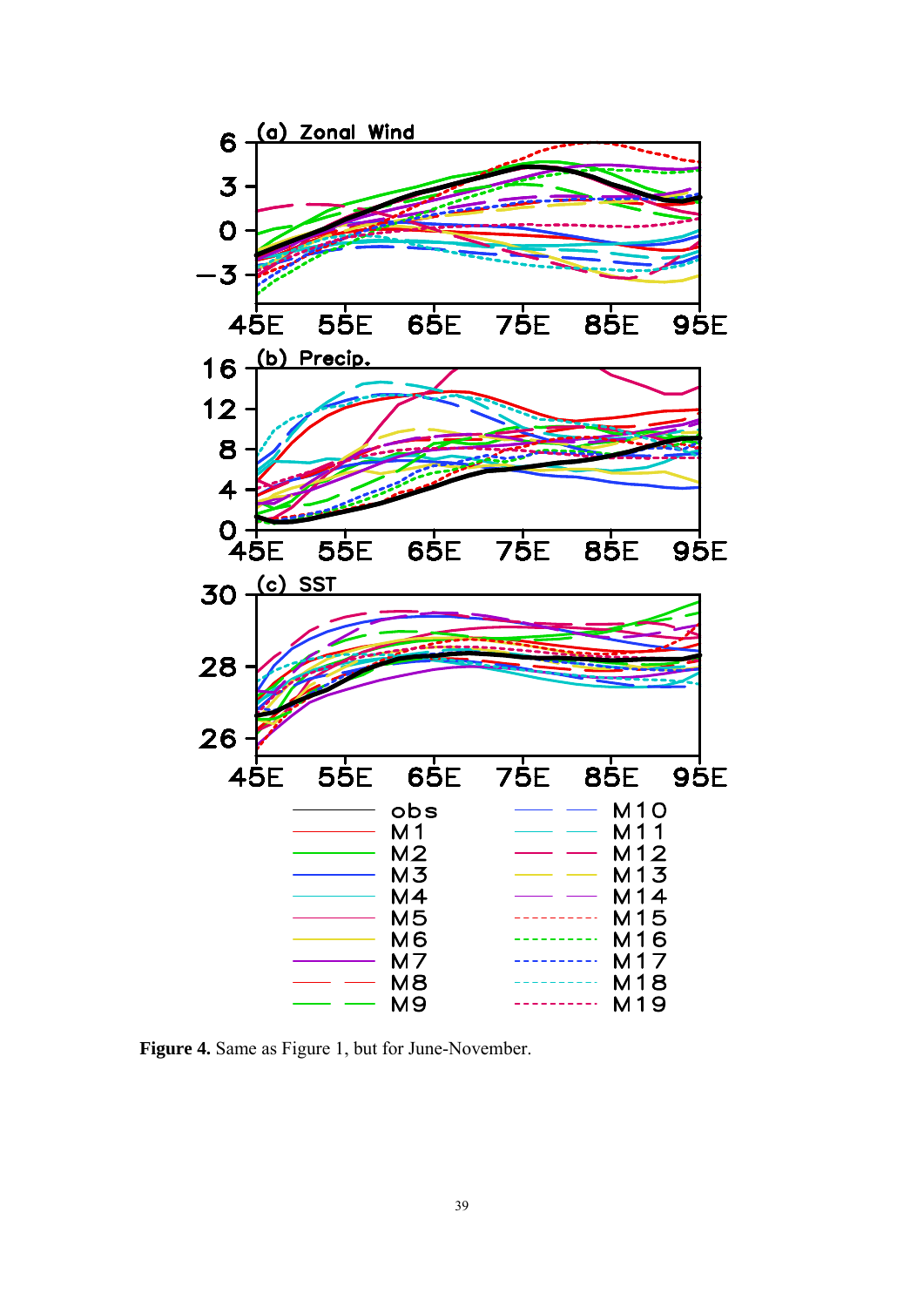

Figure 5. (a) Longitude-time section of the observed climatologies of 925 mb wind (vectors, m/s), precipitation (gray shaded, mm/day), and SST (color contours, °C) on the equator; (b) Same as (a), but for the MME biases in 19 CMIP5 CGCMs. The wind speed smaller than 2.0 m/s and 0.8 m/s has been masked out in (a) and (b), respectively.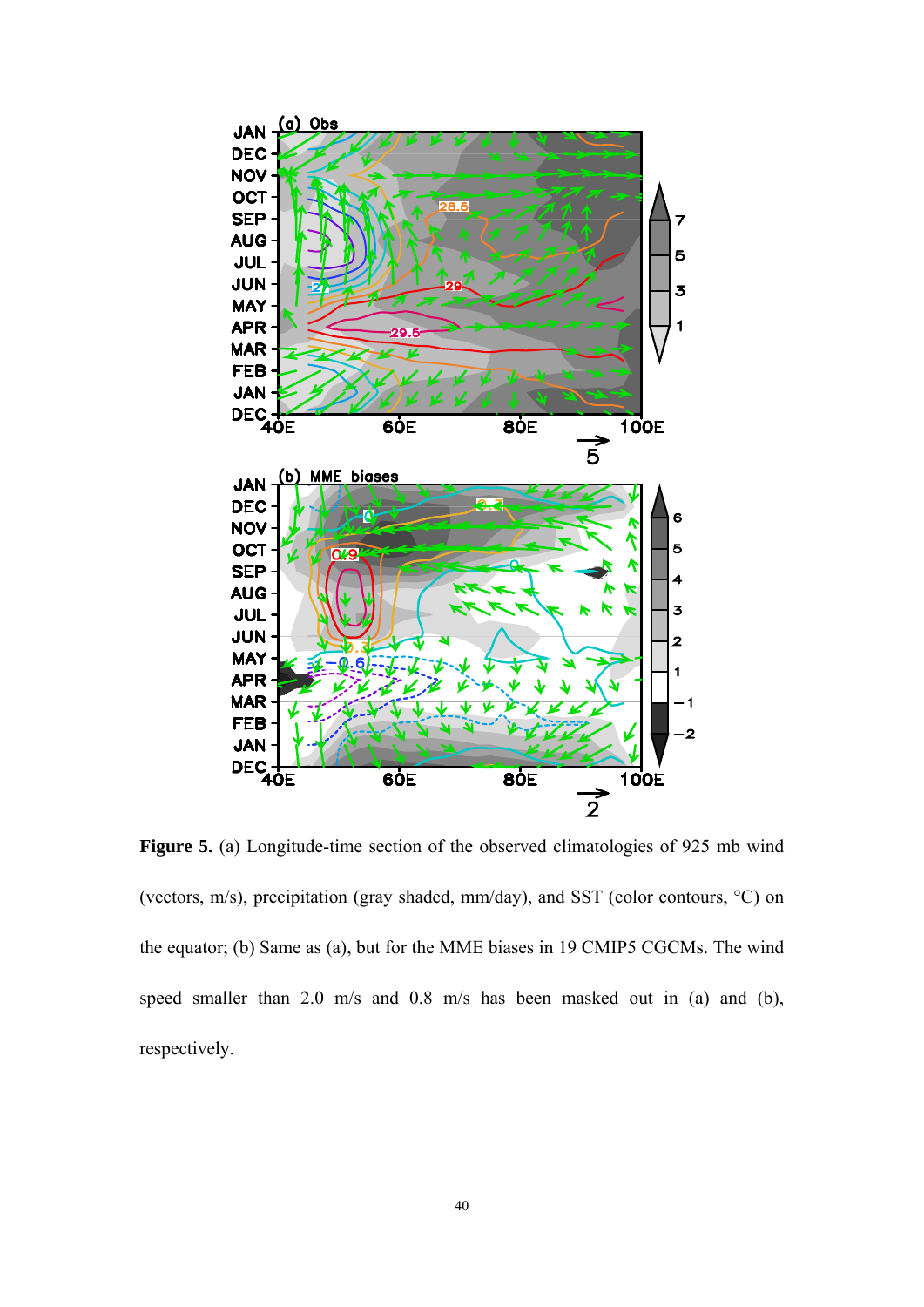

**Figure 6.** Ocean temperature (color shaded,  $^{\circ}$ C) in the zonal-vertical plane along the equator during SON in (a) observations and (b) the MME simulation. The 20 °C isotherms in observations and the MME simulation are denoted by the black and white solid curves, respectively. The 28 °C isotherms in observations and the MME simulation are denoted by the black and white dashed curves, respectively.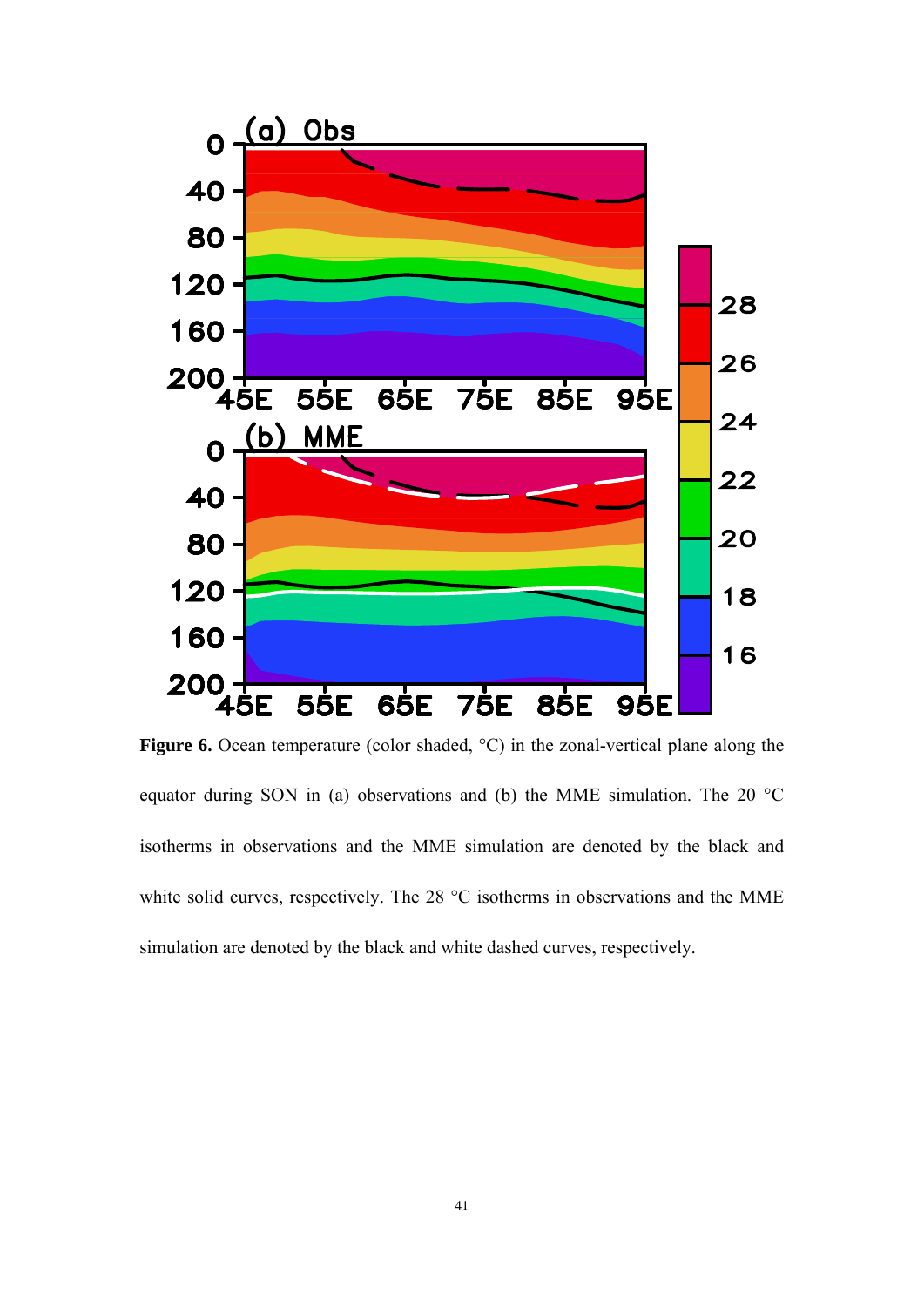

**Figure 7.** (a) The regression pattern of the first inter-model EOF mode for the JJA SST in the equatorial IO (40°-100°E, 6°S-6°N) among observations and 19 CMIP CGCMs (accounting for 50% of the total variance). Here the SST for observations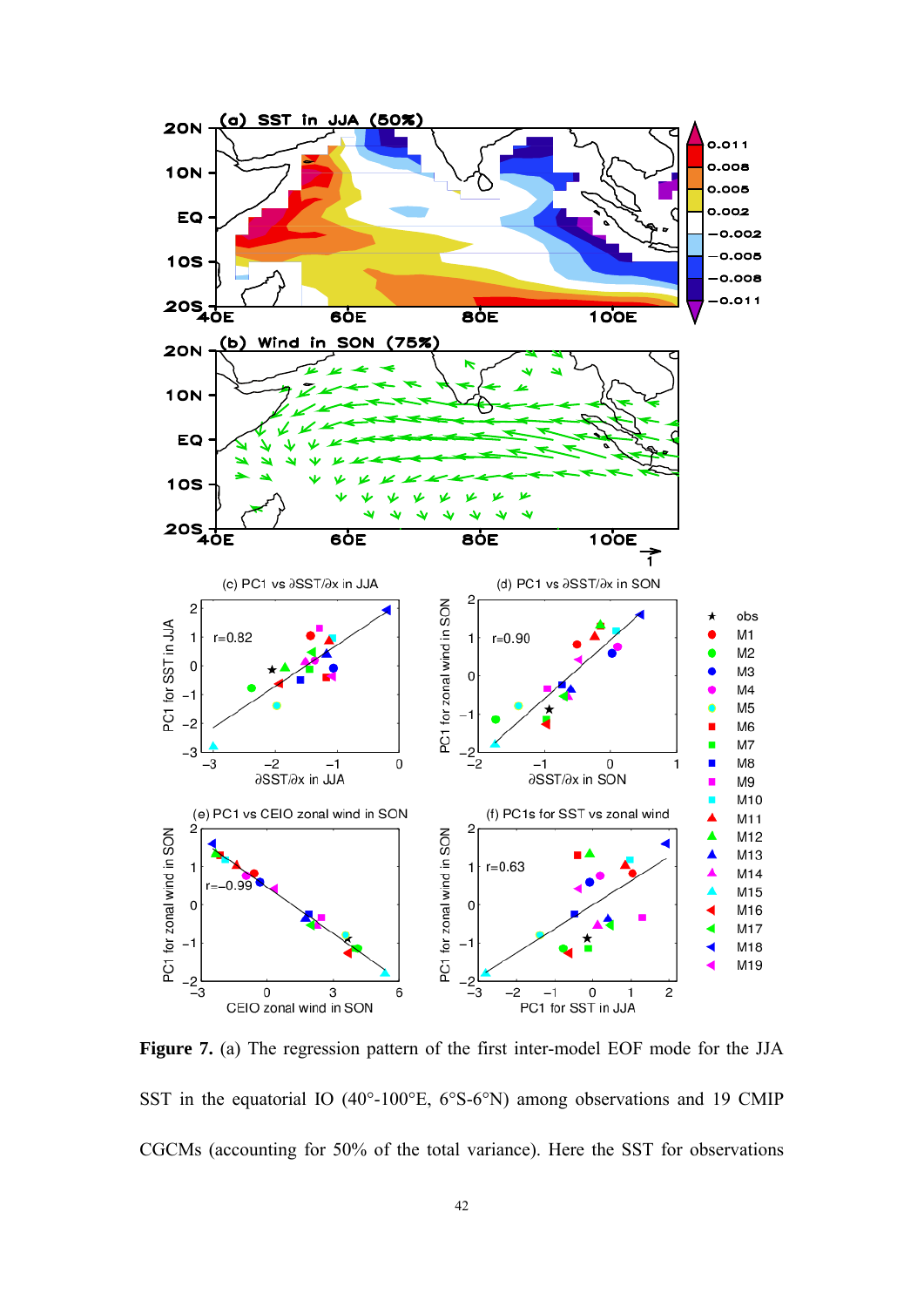and each CGCM is normalized by their tropical IO  $(40^{\circ} - 110^{\circ}E, 20^{\circ}S - 20^{\circ}N)$  means; (b) Same as (a), but for the SON zonal wind (accounting for 75% of the total variance); (c) Scatter plot of the first principal component (PC1) for the JJA SST versus west-east JJA SST gradient  $(40^{\circ} - 60^{\circ}E \text{ minus } 80^{\circ} - 100^{\circ}E)$  on the equator; (d) Same as (c), but for the PC1 for the SON zonal wind versus west-east SON SST gradient; (e) Same as (c), but for the PC1 for the SON zonal wind versus central equatorial IO (CEIO, 70°-90°E) SON zonal wind; (f) Same as (c), but for the PC1s for the JJA SST and SON zonal wind. The inter-model correlation (r) is shown in each panel of (c)-(f).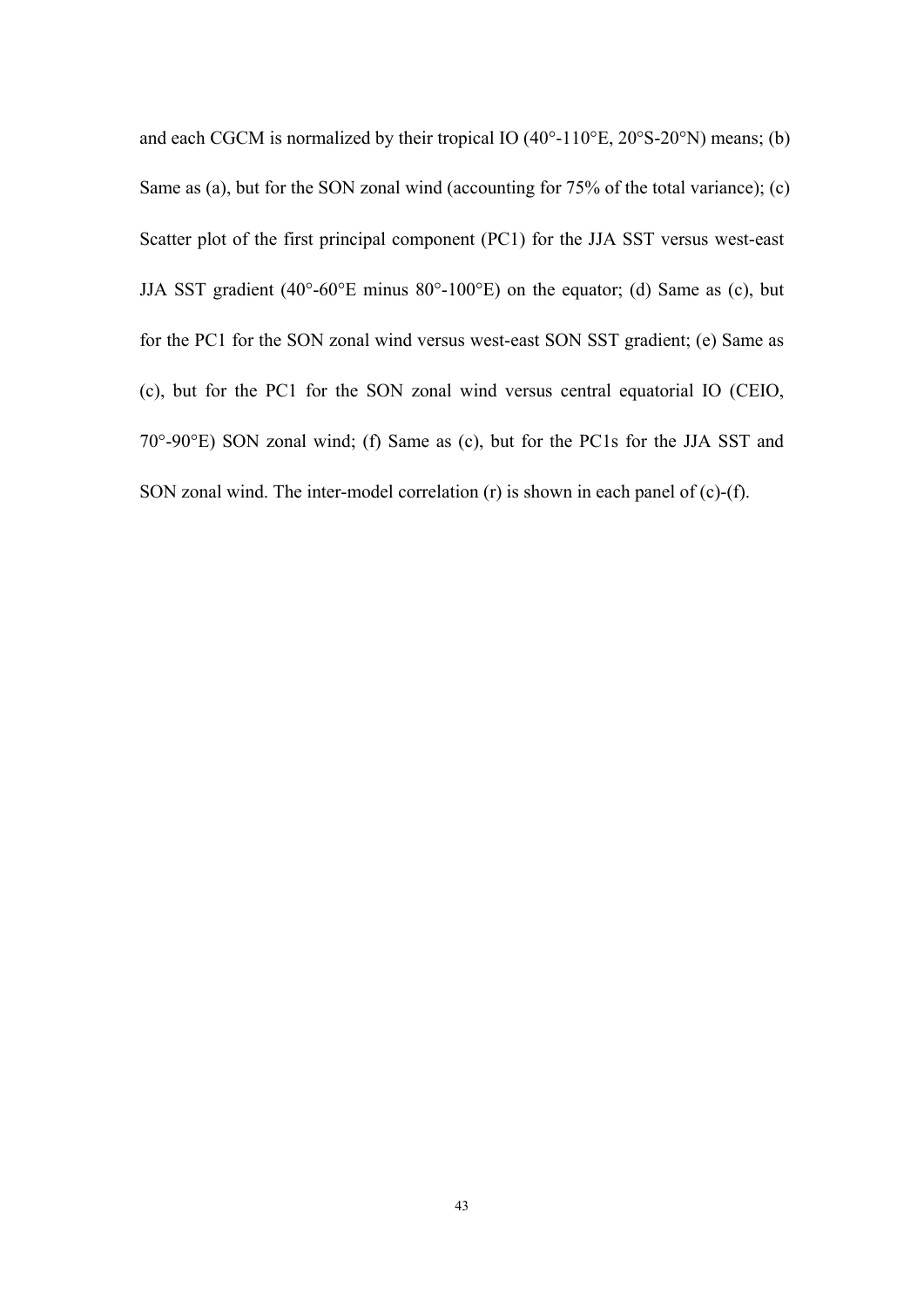

Figure 8. Scatter plots of the west-east SST (°C) gradient along the equatorial IO versus CEIO zonal wind (m/s) among observations and 19 CMIP CGCMs during (a) JJA and (b) SON. The inter-model correlation (r) is shown in the left-lower side of each panel.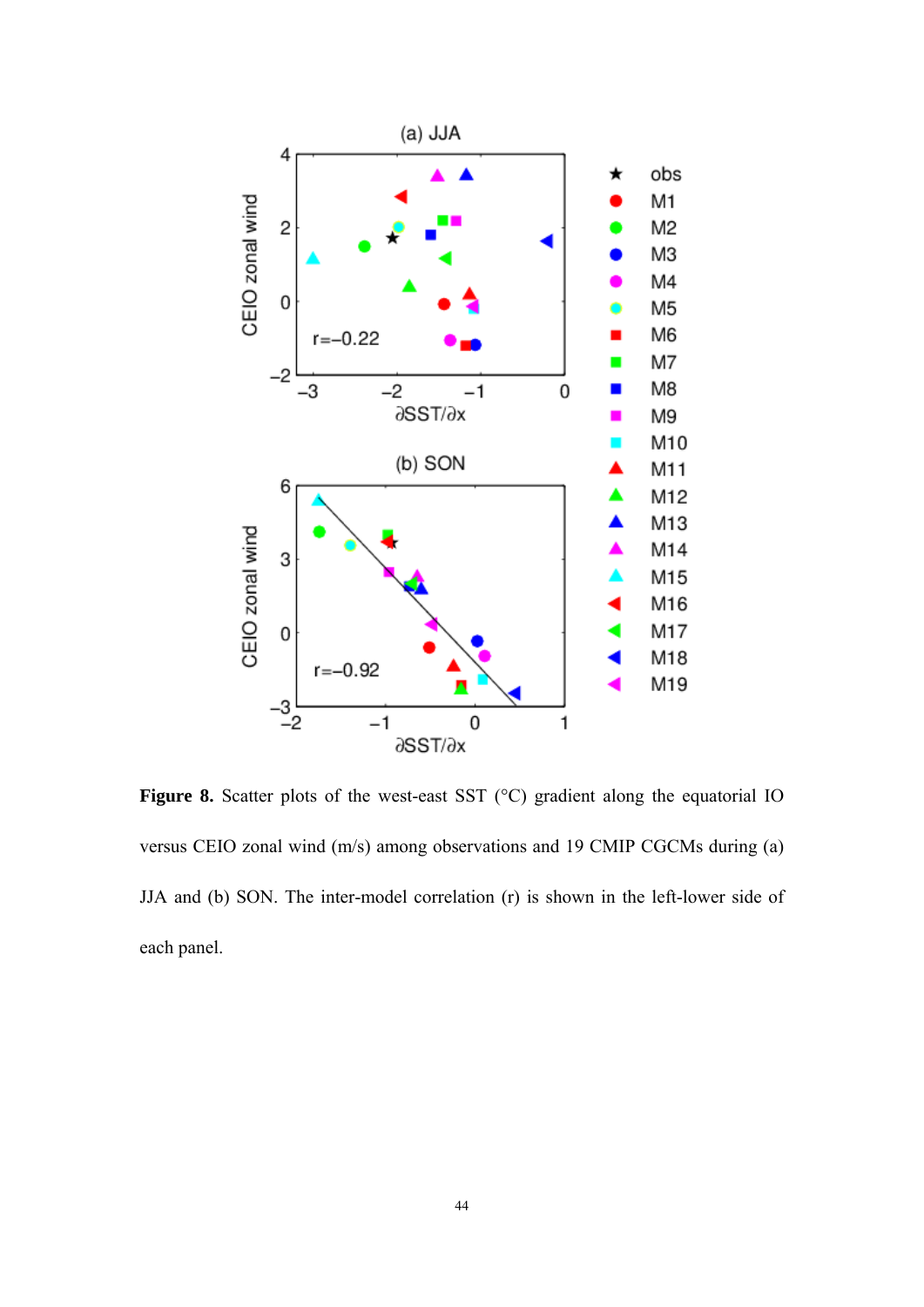

Figure 9. Longitude-time sections of MME biases for the (a) pressure gradient term  $(m/s<sup>2</sup>)$  and (b) meridional momentum advection term  $(m/s<sup>2</sup>)$  in Equation (2) on the equator in 19 CMIP5 CGCMs.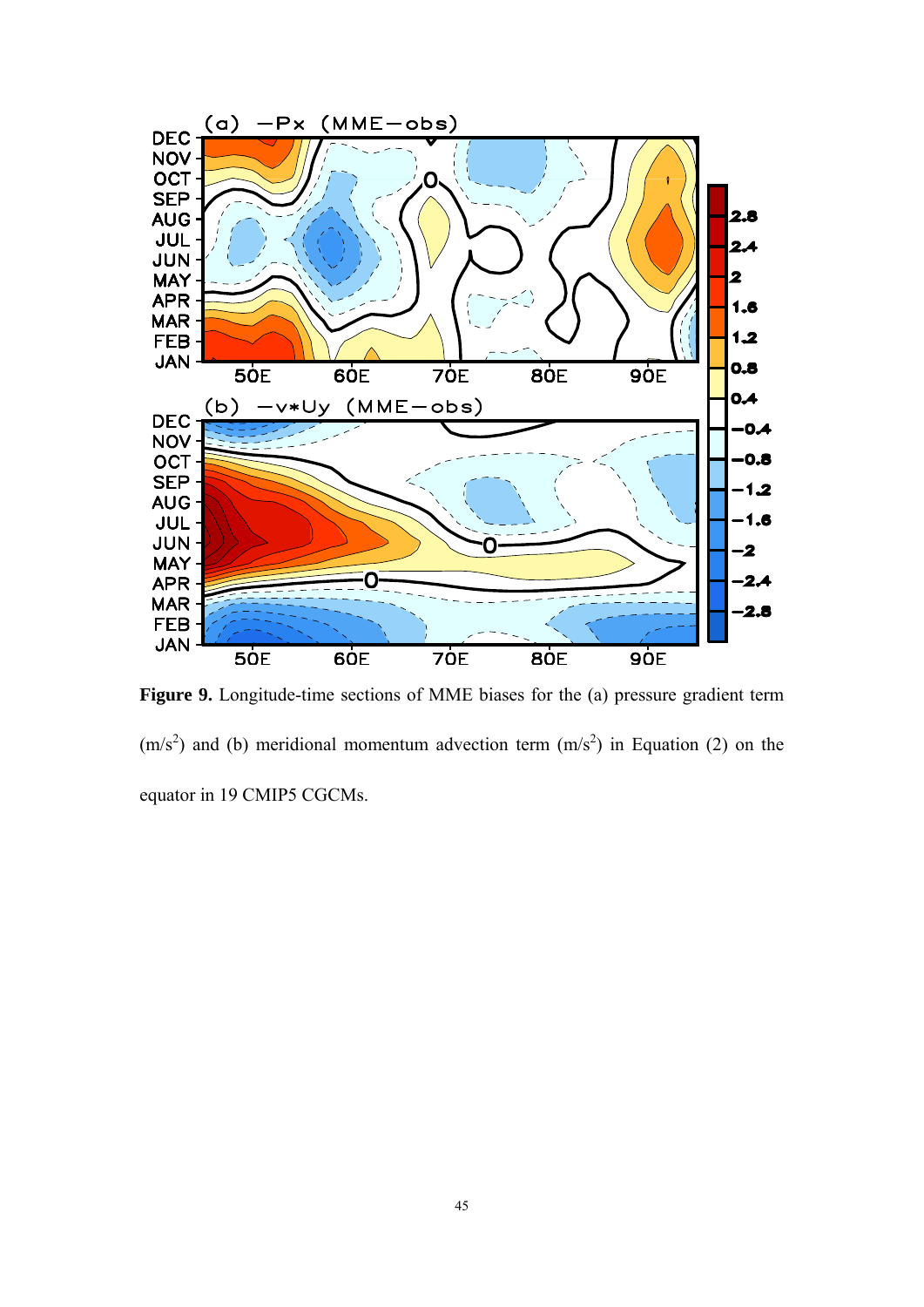

**Figure 10.** (a) The MME biases of 925 mb wind (vectors, m/s), precipitation (colored shaded, mm/day), and SST (CI: 0.3 °C) in JJA in 19 CMIP5 CGCMs; (b) Same as (a), but in SON. The wind speed smaller than 0.5 m/s has been masked out.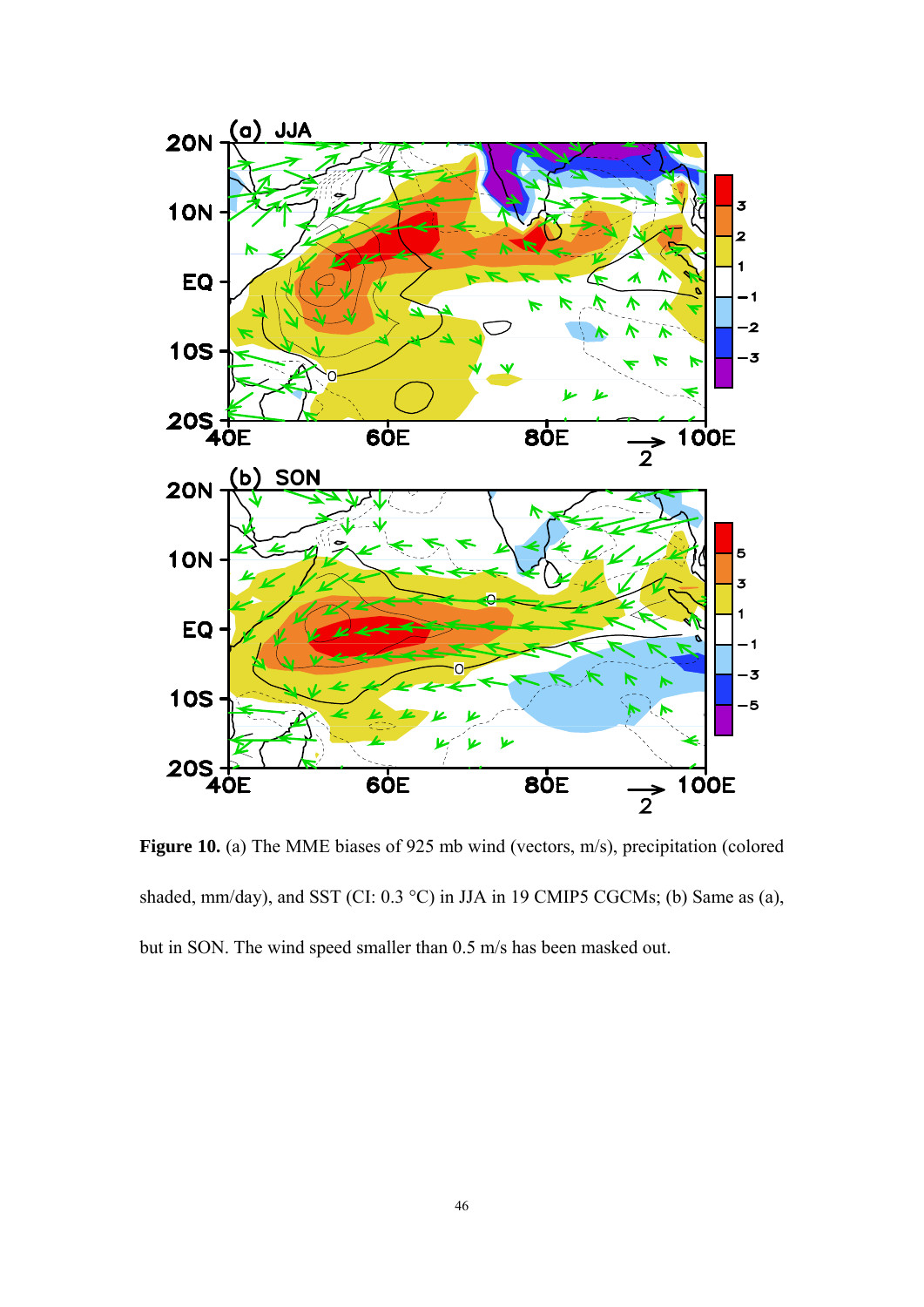![](_page_43_Figure_0.jpeg)

**Figure 11.** Scatter plots of (a) the meridional wind (m/s) in the equatorial western IO (40 $\degree$ -60 $\degree$ E) versus west-east SST ( $\degree$ C) gradient in JJA along the equator, (b) the SST gradients in JJA versus SON; (c) the CEIO zonal wind (m/s) versus west-east z20 (m) gradient in SON, and (d) the z20 versus SST gradients in SON. The inter-model correlation (r) is shown in each panel.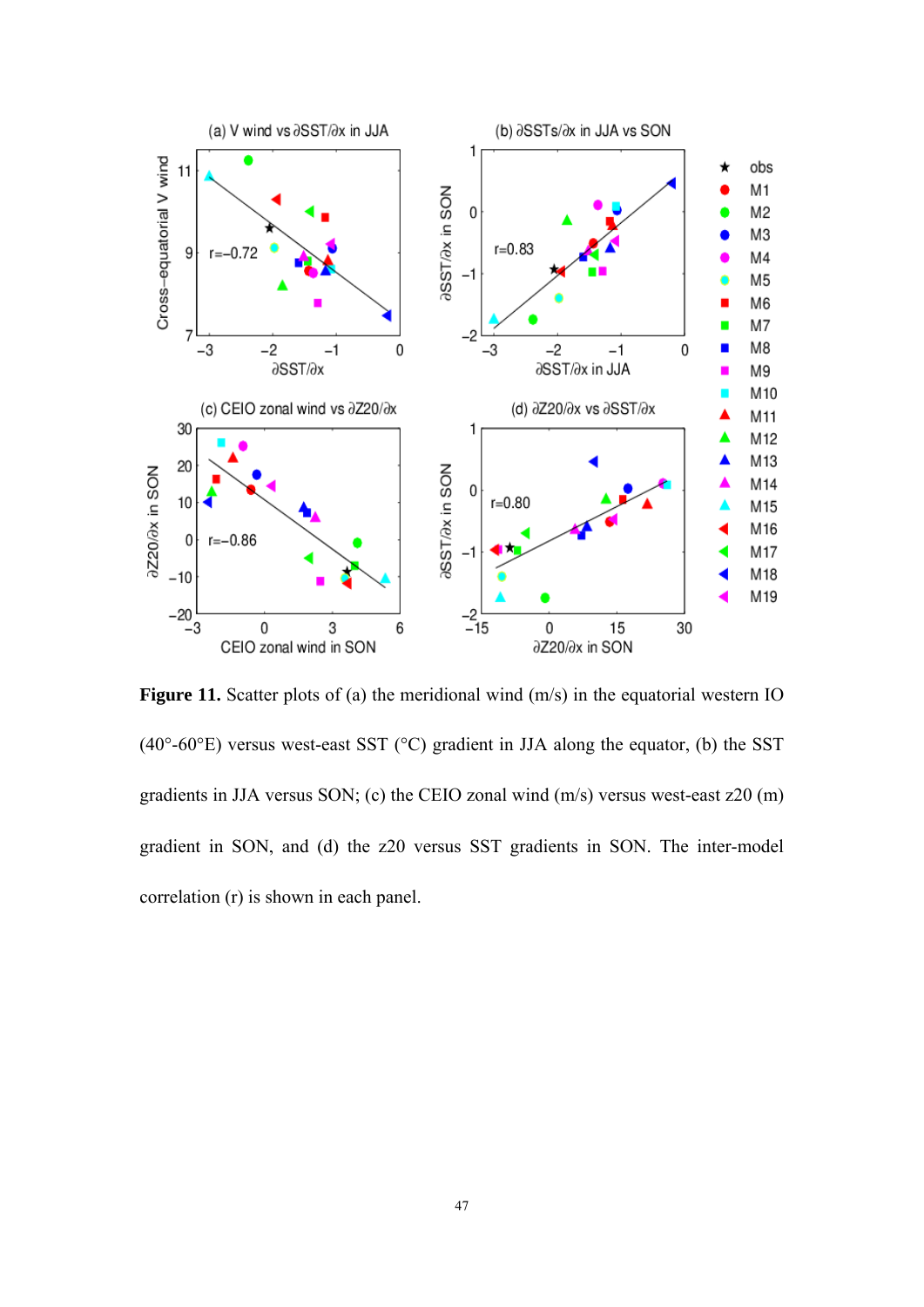![](_page_44_Figure_0.jpeg)

Figure 12. Schematic showing the South Asian summer monsoon origin and Bjerknes

feedback for the seasonal evolutions of IOD-like bias pattern in CMIP5 CGCMs.